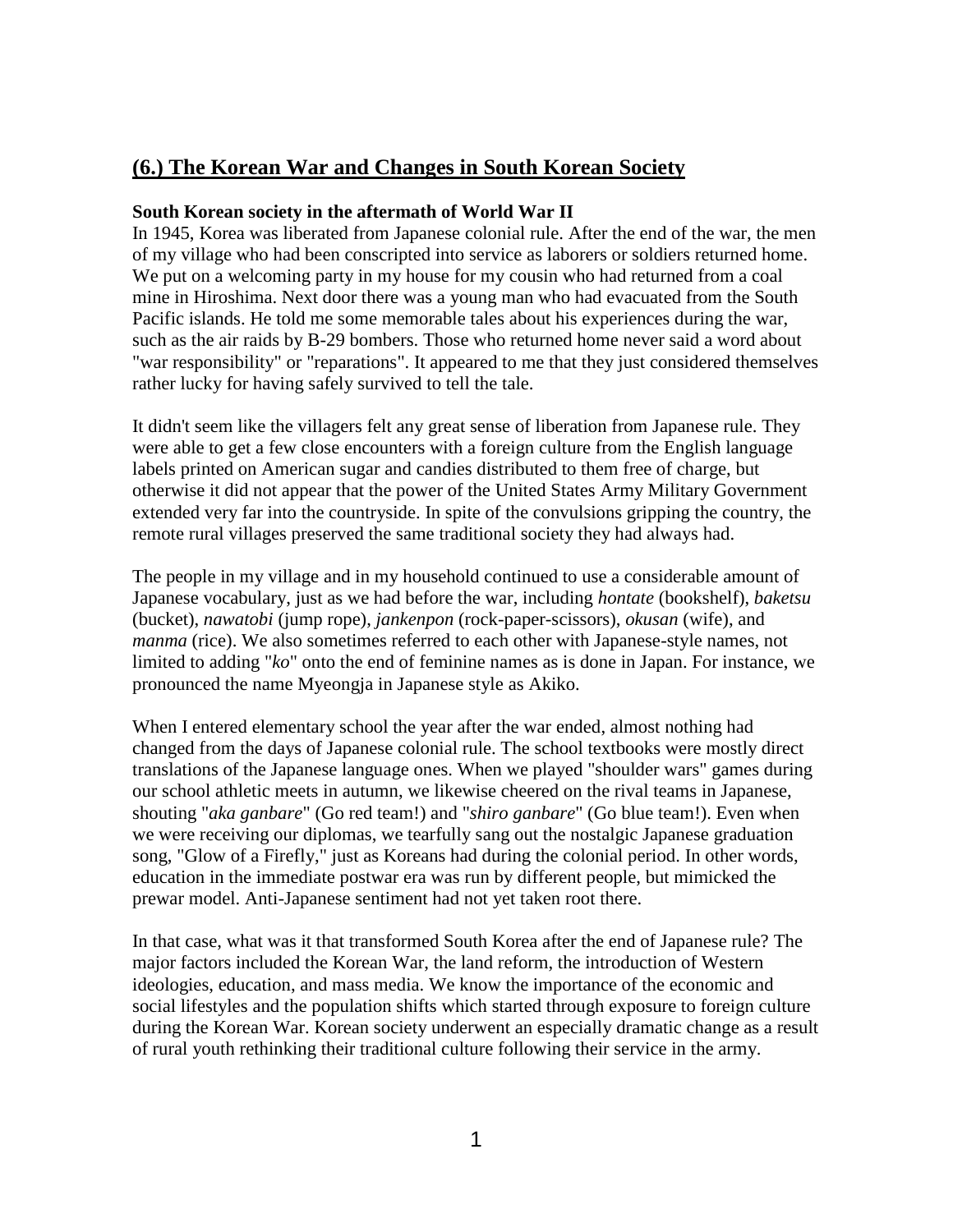On June 15, 1948 at the Central Government Building, which was known as the Korean General Government Building during Japanese rule, Rhee Syngman ended the US occupation and declared the foundation of the Republic of Korea as an independent nation. Rhee, a charismatic man regarded as a Korean national hero and savior, became the first president of South Korea.

Independence brought major changes to life in South Korea. The introduction of the ideas of liberal democracy by the US occupational government, the social chaos resulting from the collapse of the Japanese planned economy, the management of former Japanese-held lands by the New Korea Corporation and subsequent land reform, the in-fighting between left-wing and right-wing factions, the advent of guerrillas in some rural areas, the implementation of compulsory education, and the Korean War were all significant events for Korean society.

At the end of World War II, Korea was divided along the thirty-eighth parallel into a northern and southern zone, but the villages felt little of the tension that existed between North and South Korea. The village where I was born was at the mid-point of the thirtyeighth parallel, just on the southern side of it. Before the Korean War, villagers were able to cross back and forth across the thirty-eighth parallel if they needed to attend a funeral, wedding, or other ceremonial occasion. My father also often crossed into North Korea and back to do business. Refugees came across the thirty-eighth parallel at night under cover of darkness.

One day, a whole family of my relatives came as refugees from a place called Jeongok in North Korea. They stayed at our home for a while and then settled in the house next door. Some refugees and families divided by the thirty-eighth parallel reunited with their loved ones in this manner during the war. In addition, there was also population transfer based on ideology. Those who sympathized with communism went north and those who favored liberal democracy came south.



The national ceremony marking the foundation of the Republic of Korea (South Korea), August 15, 1948.

Basically, in the immediate aftermath of the war, we did not think of the thirty-eighth parallel as being a national border with a foreign country, but rather as a temporary dividing line. Because of this, we did not even feel much hostility towards communism. It was only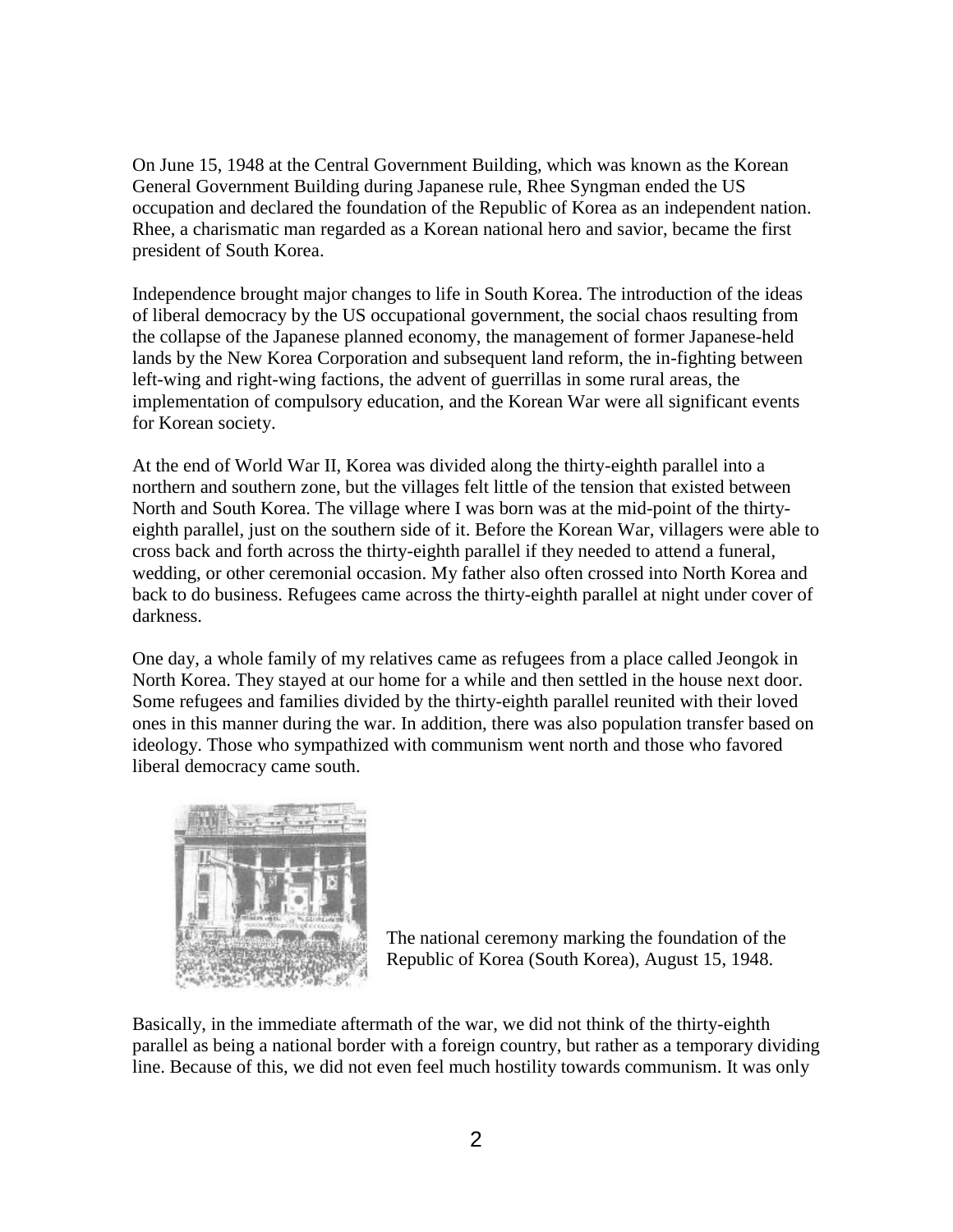after the Korean War, when the thirty-eighth parallel became the ceasefire line, that the strong polarization between north and south began.

#### **Society after the Korean War**

As General Matthew Ridgeway put it, "The attack began at dawn on a rainy summer morning, June 25, 1950, with heavy artillery fire in the various attack zones." The North Korean Army had launched a heavily-armed invasion of the south and the Korean War had begun. Artillery shells coming from the north soared through the sky above my house and exploded with a terrible boom. Over the span of three years, the war took a terrible toll on the lives of Koreans before finally ending in a ceasefire on July 27, 1953.

Many men of the UN Army sacrificed their lives to bring peace to Korea, but there were other soldiers who behaved like demons. Though the army was fighting to defend Korea, morality does not necessarily mean anything to a man facing death. Indeed, expecting a sense of morality to exist on the battlefield at all is hardly realistic. Soldiers might behave unlike themselves when placed on a battlefield, but that should more appropriately be judged as a problem tied to war itself rather than to those soldiers in particular. In times of war, some soldiers might feel not just fear, but also a desire to use their weapons to achieve extreme forms of unrestrained freedom and gratification.

When I think about war, I realize just how restrained people are in normal circumstances. On the battlefield, an explosion of sex accompanies the explosion of bombs. War is not just about killing. It unleashes all mankind's basest desires. The mental state war brings about is like a sort of hedonism. During the war, even the UN Army committed many horrible acts, and there were American soldiers who would use tombstones as target practice or chop down the pine trees which were symbols of the village.

However, what was worst of all were the rapes perpetrated against the women of the village. I was an observer at the time the UN soldiers came, and it appeared to me that the rapes, commercialization of sex, fights, and murders that took place were like a reversion to an era before human civilization, or else like the darkest elements of modern-day society had suddenly taken over. War not only disgraced the soldiers but also exposed the dark nature of society itself. This poses disturbing questions about the fundamental contradictions of the Korean War.

The people of my home village invited in prostitutes in the hopes of protecting the chastity of our own women, and ultimately we became a "prostitution village". As I have noted a number of times already, this is an example of how war changed the ethics and values that our village had once held dear. Although the village had originally frowned upon commercial business in general, and especially business by women, now there were a number of villagers, including women, going about army bases accosting soldiers in broken English and trying to sell them things.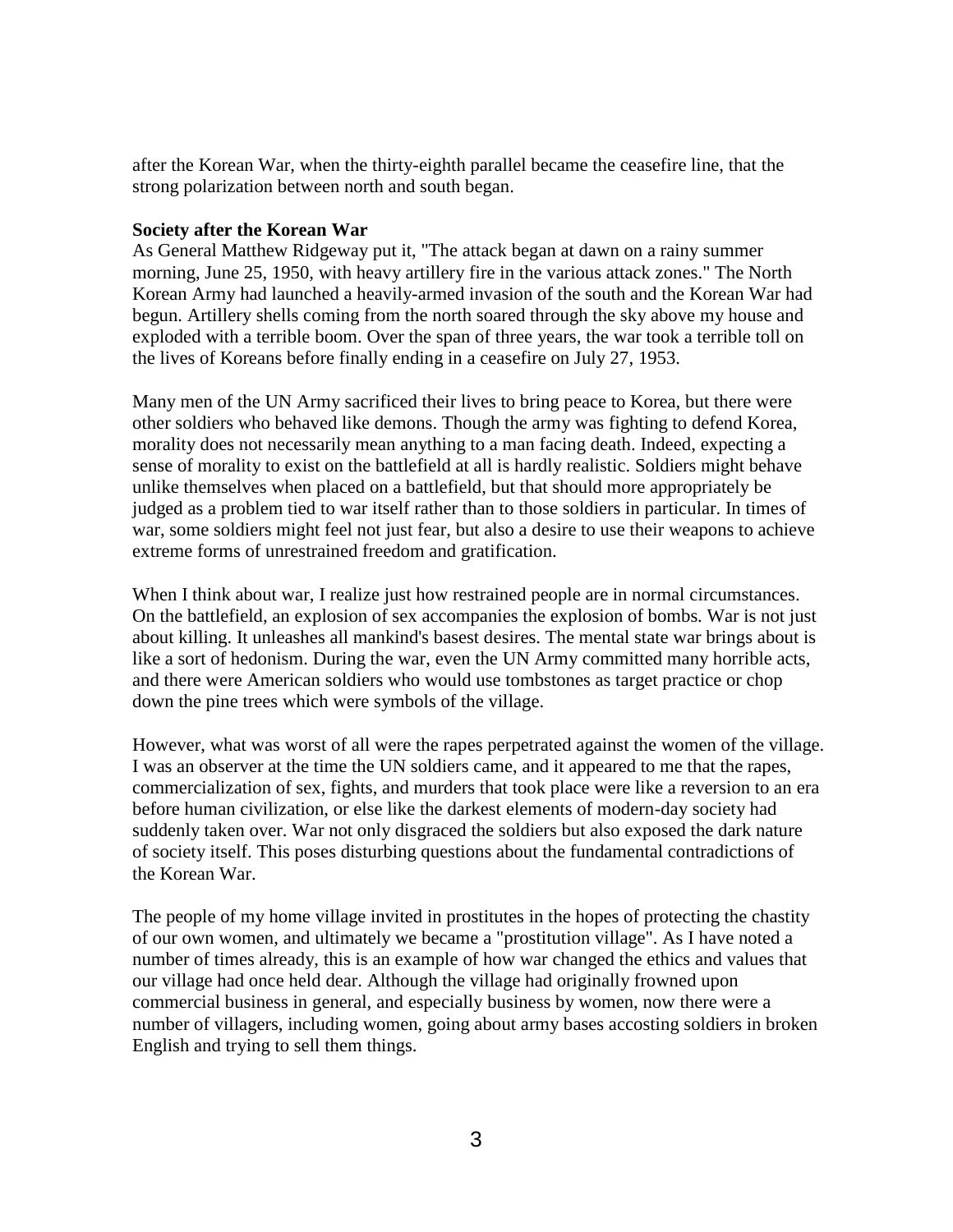Still, the US Army units did not stay in our village for long, and soon they relocated to the nearby town of Dongducheon. The obscure town of Dongducheon had been the site of fierce fighting during the war, and now the presence of US troops would make it wellknown across Korea as a "camptown". The truce that had ended the war had split the Korean peninsula into a northern and southern half, each bitterly hostile towards the other. The situation seemed symbolic of the broader confrontation of East and West during the Cold War between the USA and USSR. The term "cold war" refers to international hostility on political and economic levels without involving direct, armed warfare.

The three-year Korean War caused tremendous human and material devastation to Korean society. North Korea lost 2,720,000 people, 28.4 percent of its prewar population, as war dead or refugees. South Korea lost 1,330,000 people, mostly war dead. One million Chinese and about 63,000 Americans were either killed or missing in action. The war's other legacies included disabled veterans, families separated between north and south, orphans, and children of mixed race. After the war, soldiers who had been injured roamed through Korean villages like beggars. They often acted in an unruly manner, justifying their conduct on the grounds that they had been wounded fighting for their country. Most people were terrified of them.

The tragic symbol of the war was the "ten million separated families," which became a popular rallying cry for the cause of Korean reunification. Reunification had been the stated objective of the Korean War, and yet ironically, the war had actually resulted in the world's most hostile relationship between two countries of the same ethnicity. The ceasefire line created by the Korean Panmunjom War became a tragic borderline, even more tense



than the thirty-eighth parallel had been. On the South Korean side, all 155 miles of the ceasefire line is heavily militarized and studded with fences and landmines. The situation remains extremely volatile.

One symbol of the conflict and tension between the north and south is Panmunjom, the sole window between North and South Korea. Sightseeing tours to Panmunjon have become a fixture war industry, but for Koreans, the partition of the country was a national tragedy, and even more so for the separated families. According to news reports, it is common for South Koreans to walk close to the ceasefire line and carry out ceremonial rites here for their ancestors while facing north. It's like a Korean version of Hong Kong's Amah Rock, where the wife of a fisherman who was missing at sea was said to have come every day in the hopes of spotting her husband on his way home.

South Koreans still feel fear and resentment towards North Korea.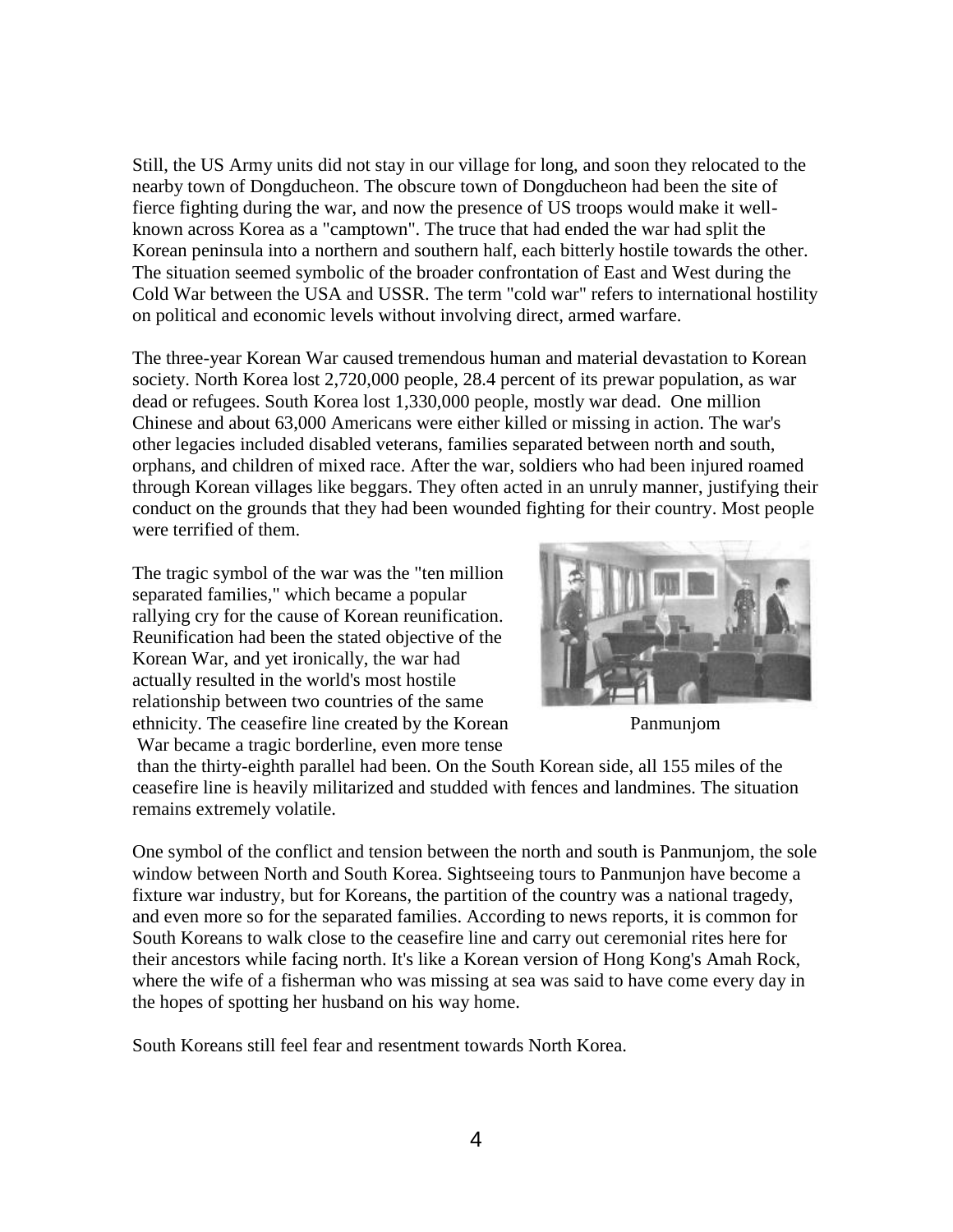Families of my home village whose young men had gone north were gripped with fear that they might return as spies. It was rumored that one young woman who had gone missing during the war was living in North Korea. On the other hand, there were also many cases of families unable to cross the border before the war who were reunited amidst the chaos of war.

But even the separated families which were reunited sometimes met tragic fates. There were cases where the spouse who was separated had already remarried another person, and other cases where the reunions proved difficult due to changes in the structure or beliefs of the families.

In what ways did the Korean War change South Korea? Of course, murderous acts took place openly during the war, and a great amount of lives and property were lost, but South Koreans came out of the war with a stronger sense of patriotism and a greater appreciation for peace. In war, the structure of the population shifts due to migration and due to deaths in battle and from disease. People develop a sense of values which emphasizes survival through adapting biologically and environmentally to these changes. Furthermore, acculturation takes place through exposure to the guns and horses of war, and new organizations and products have an impact on the unification, dismantlement, and stratification of parts of society. Hatred of the enemy gives rise to ethnocentrism, government centralization causes the military to gain power, and a national consciousness comes into being. These effects naturally have both negative and positive aspects, and among some scholars there is even a tendency to focus on the positives. In addition, the military system is also said to contribute to social stratification.

In the past, books about the Korean War have concentrated mainly on its origins and causes. The war itself was wrong, but it did bring about changes to Korean society. The major significance of the Korean War lies in the ways that it fundamentally transformed Korean society. Recently, an increasing amount of research has been done on the political and military influence that the war had on the Cold War-era political and economic scene in East Asia. The Korean War ought to be analyzed from diverse angles.

War is a major topic for discussion among scholarly associations of anthropologists in the United States. They have held conferences and seminars on the subject every year and have published their findings. Conflicts in small-scale societies can result from a variety of situations or designs, including accumulation of wealth, hostility incurred by aggressive attitudes, or a desire for territorial expansion. Ultimately the pre-civilizational warfare usually discussed by anthropologists is of a different nature from warfare in civilized societies.

However, if we were to look at the Korean War from an anthropological perspective, the north and the south were of the same culture, society, and ethnicity, but the war was not a spontaneous upheaval splitting apart a homogenous race. Rather, this was a "war of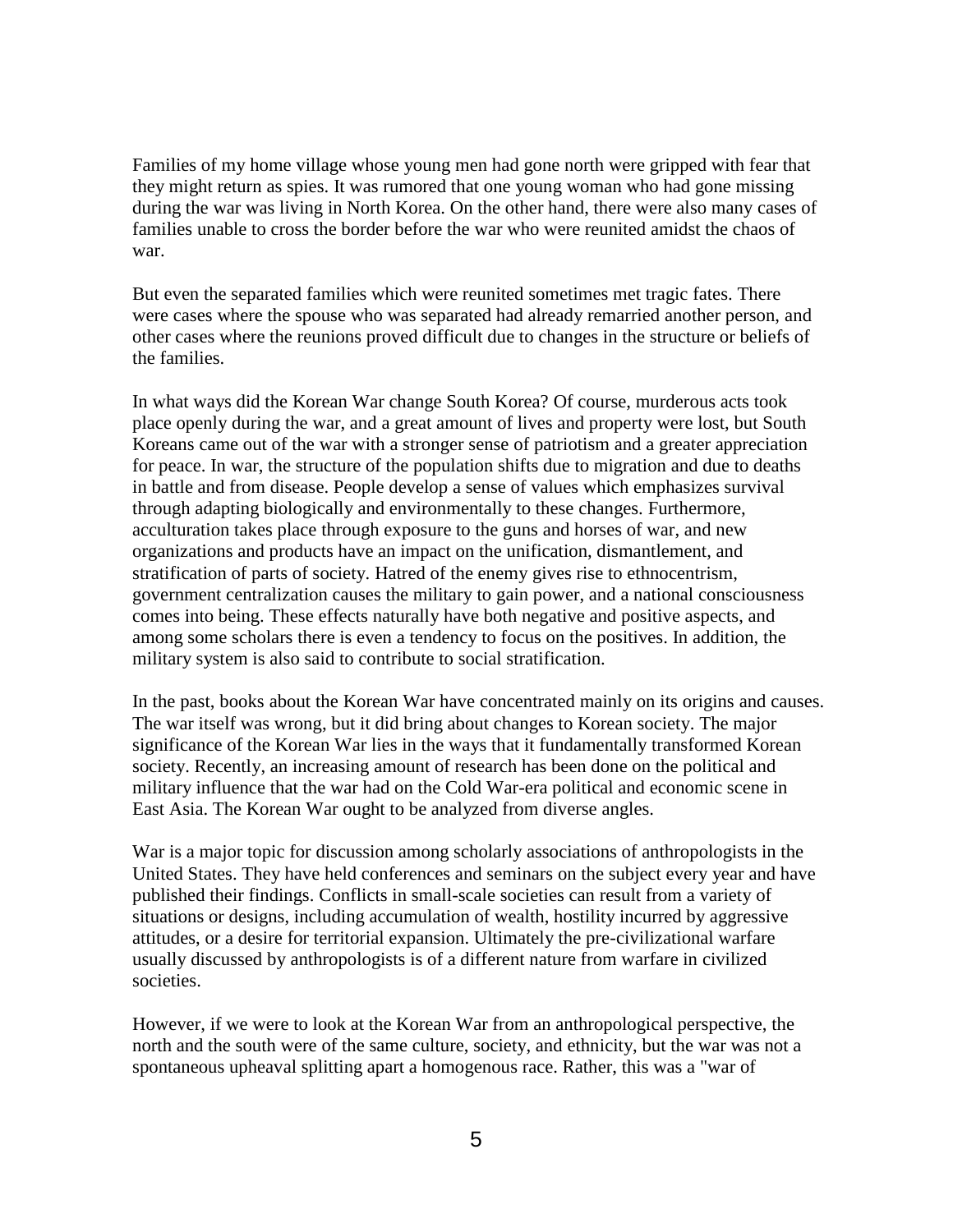unification" seeking to put an end to the partition of Korea, which was itself a tragic byproduct of a war that engulfed the entire world.

Though the United States did not gain anything economically from the Korean War, they did secure popular support for their participation in the war thanks to the collective security provisions of the UN Charter. Japan was able to escape from its postwar economic ordeal thanks to "special procurements" of war supplies during the Korean War. Japan ended up profiting from its neighbor's misfortune.

#### **Anti-communism and the military coup d'état**

As I described above, the thirty-eighth parallel was the product of Japan's defeat in World War II, but the Korean War, which was North Korea's attempt to erase this line and reunify the country, only served to establish the wartime ceasefire line as the rigid dividing line between north and south. The prewar thirty-eighth parallel had been a remarkably flexible border, but by contrast the postwar ceasefire line was a line of death exceedingly dangerous to cross. The Korean War had been fought to make the border between north and south disappear, but ironically that border would instead be entrenched more solidly than ever before.

The devastation wrought through South Korea's war with an external enemy may have strengthened South Korea's sense of national consciousness following the end of the war. This manifested itself especially in the form of strong antipathy towards communism.

After the end of World War II, the two pillars animating South Korea are said to have been anti-Japanese sentiment following the liberation from Japanese colonialism, and anticommunist sentiment following the partition of the country into north and south. But though there was some popular anti-Japanese sentiment prior to the Korean War, the anticommunism advocated by South Korean politicians had little impact and failed to persuade the masses. It was only after the end of the Korean War that anti-communism became widespread.

The South Korean government used North Korea's provocations as an opportunity to bolster its power by making patriotic appeals for "total unity", *chonghwa dangyeol* in Korean, and enforcing anti-communist education in schools.

1953 was the year that I entered middle school. My schoolhouse had been destroyed during the war, so for a while I took classes at the schoolhouse of a nearby elementary school. Apart from taking classes, I was also mobilized to help clear away the rubble of destroyed buildings. Soon after, a temporary building was set up on the main school grounds, so I transferred there to continue my education. There were placards hanging on both sides of the blackboard which said, in red letters, "Down with Japan" and "Down with communism". Almost every day at school we sang "The Song of June 25" and "The Song of Unification". The former was full of violent threats against the enemy whereas the latter expressed hope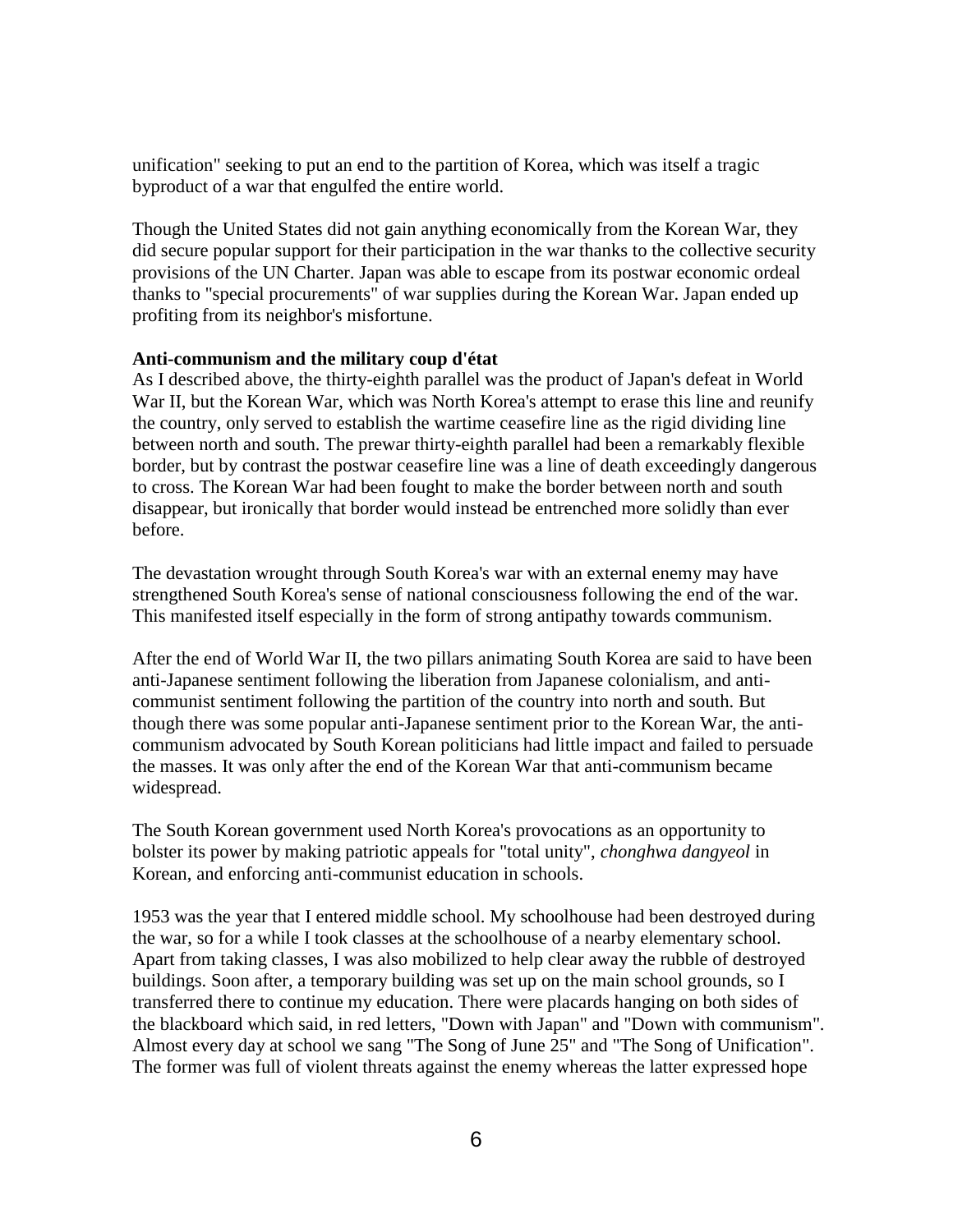that the country would reunite under one shining flag. Even now I remember some of their lyrics.

"The Song of June 25 We shall never forget that day when the enemy set foot into the fatherland. On that day we repelled the enemy with our own blood and bare fists and stamped our feet with anger. (Refrain) Now we shall have vengeance on our enemy of June 25. We will scatter and strike down the fleeing enemy hordes until not one of them is left standing, we the people of this glorious nation."

"Song of Unification Unification is what I long for Unification is what I wish for even in my dreams For unification I will devote my heart and soul We shall achieve unification Only unification will revive our countrymen Unification is what our nation seeks and desires May the day of unification come soon May the country be united."

The government was attempting to bring the people together under the twin banners of anticommunist and anti-Japanese sentiment. At the time, it was often said that, "The Korean people's sense of unity is weak," and elementary school textbooks reprinted the old Japanese fable about Mori Motonari teaching his sons that one arrow can be broken easily but that three arrows bound together could not be. The Rhee Syngman regime appealed for unity under the slogan, "united we stand, divided we fall."

President Rhee Syngman attempted to create an anti-communist union to protect the country from the threat of North Korea, and anti-communism ended up becoming synonymous with pro-Americanism. Following the end of the Korean War, anticommunism established itself as the state ideology and this intense hatred of communism gave rise to a military government.

Student protests brought down President Rhee, but when Korean society fell into chaos people feared that North Korea might invade once again. Park Chung-hee took advantage of the apprehensions of the people to launch a coup d'état on May 16, 1961. Park became the new president and immediately sought to stabilize his regime by politically exploiting the danger from North Korea. Park made talk about reunification taboo, and instead solidified anti-communism through promotion of political nationalism. Park perpetuated his military regime by emphasizing anti-communism over anti-Japanese sentiment and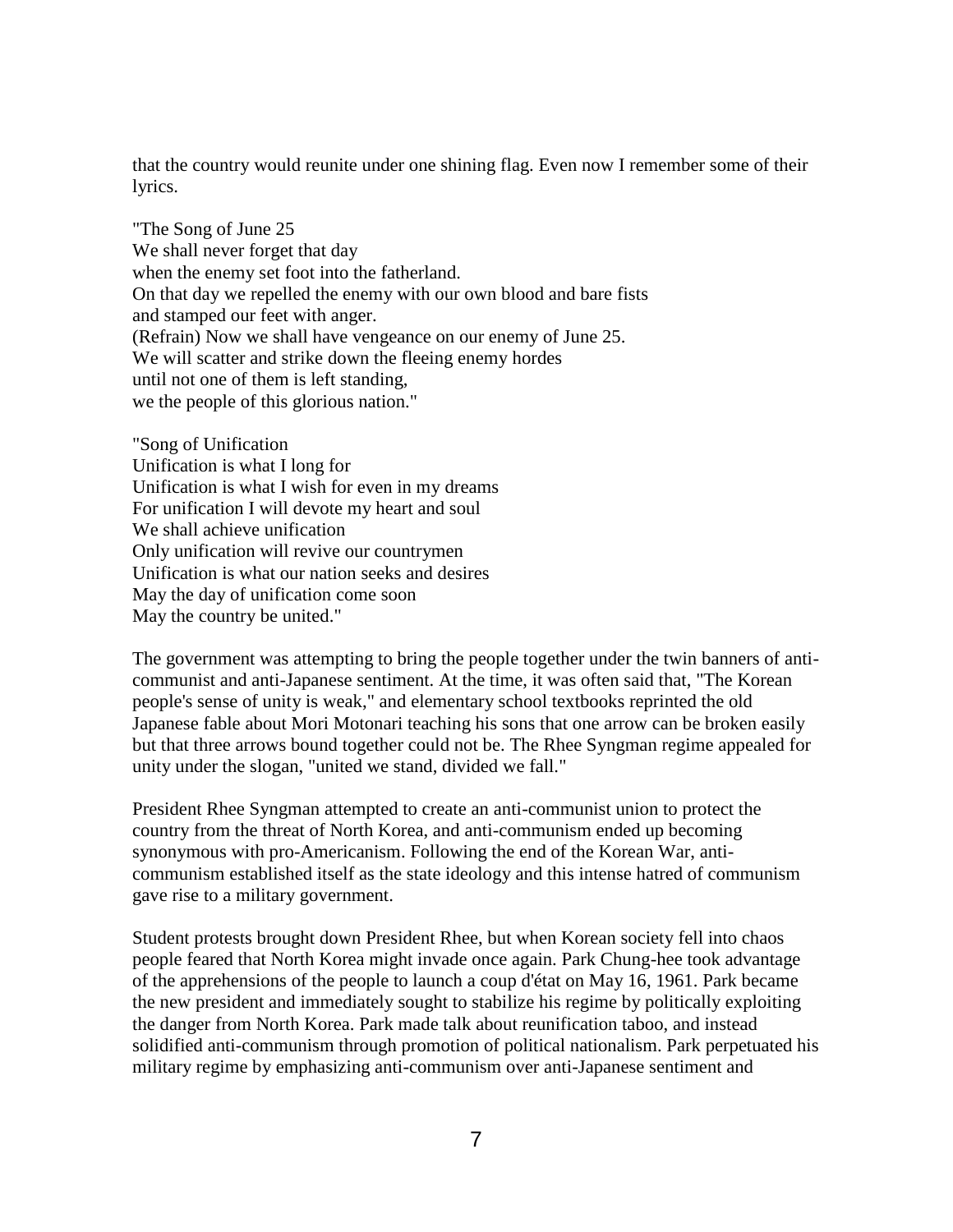strengthened his dictatorship by insisting to those who opposed him that the country had to remain united to resist the threat from North Korea.

In accordance with Park Chung-hee's policy of cooperation with the United States, about 400,000 South Korean soldiers served in Vietnam at American request between February 1965 and 1973. Of these, 4,400 died in combat. As was the case in many new nations following the end of World War II, the South Korean military provided impetus for societal modernization. The South Korean government felt gratitude for the protection it had received from the United Nations during the Korean War, and so pledged in return to demonstrate its army's strength internationally. However, the popular slogan was, "America provides the bullets and Korea provides the blood." Because Korean lives were being lost fighting for the United States, some anti-war sentiment also developed within Korea. As a result of such circumstances, the government ramped up its propaganda, encouraging its men to believe that if they returned safely from Vietnam they would lead affluent lives.

It was in this context that the hero named Gang Jae-gu was created. Gang was a South Korean soldier attached to the Tiger Division as a company commander from October 1965. While undergoing training and preparation for deployment in Vietnam, one of his subordinates accidentally dropped his grenade. Gang did not hesitate to throw his own body over the live grenade and perished to save the lives of his one hundred men. The government of Park Chung-hee held Gang up as the model of a patriotic soldier, erecting a monument in his honor and promoting his story by inserting it into textbooks. The government used this opportunity to have military education adopted into the school curricula. Later, the Republic of Korea Homeland Reserve Forces was established and South Korea became more and more militaristic.

The atrocities committed by the South Korean Army during the Vietnam War were discussed widely among international groups and journalists. I had seen such tragedies first-hand during the Korean War, and even though they were then happening in far-off Vietnam, I feared that Korea might soon enough experience the same thing again.

#### **Sexual torture and the Democracy Movement**

As I described in Chapter One, my hometown transformed into a "prostitution village" or "camptown" following incidents of sexual violence by the UN Army. Nevertheless, South Koreans have never been told the truth about the cruel sexual assaults perpetrated by UN, especially American, soldiers. The South Korean government should have made loud protests to the United Nations and the United States at the same time that it had admitted and accepted responsibility for crimes committed against its own people.

The origins of the US Army's comfort women can be found in the sexual violence during the Korean War perpetrated by the UN Army against Koreans, as well as the sexual violence during that war perpetrated by South Korean soldiers against their own countrywomen. Furthermore, I should also mention the human rights scandals involving sexual assault on Korean women which sparked the "Democracy Movement" in South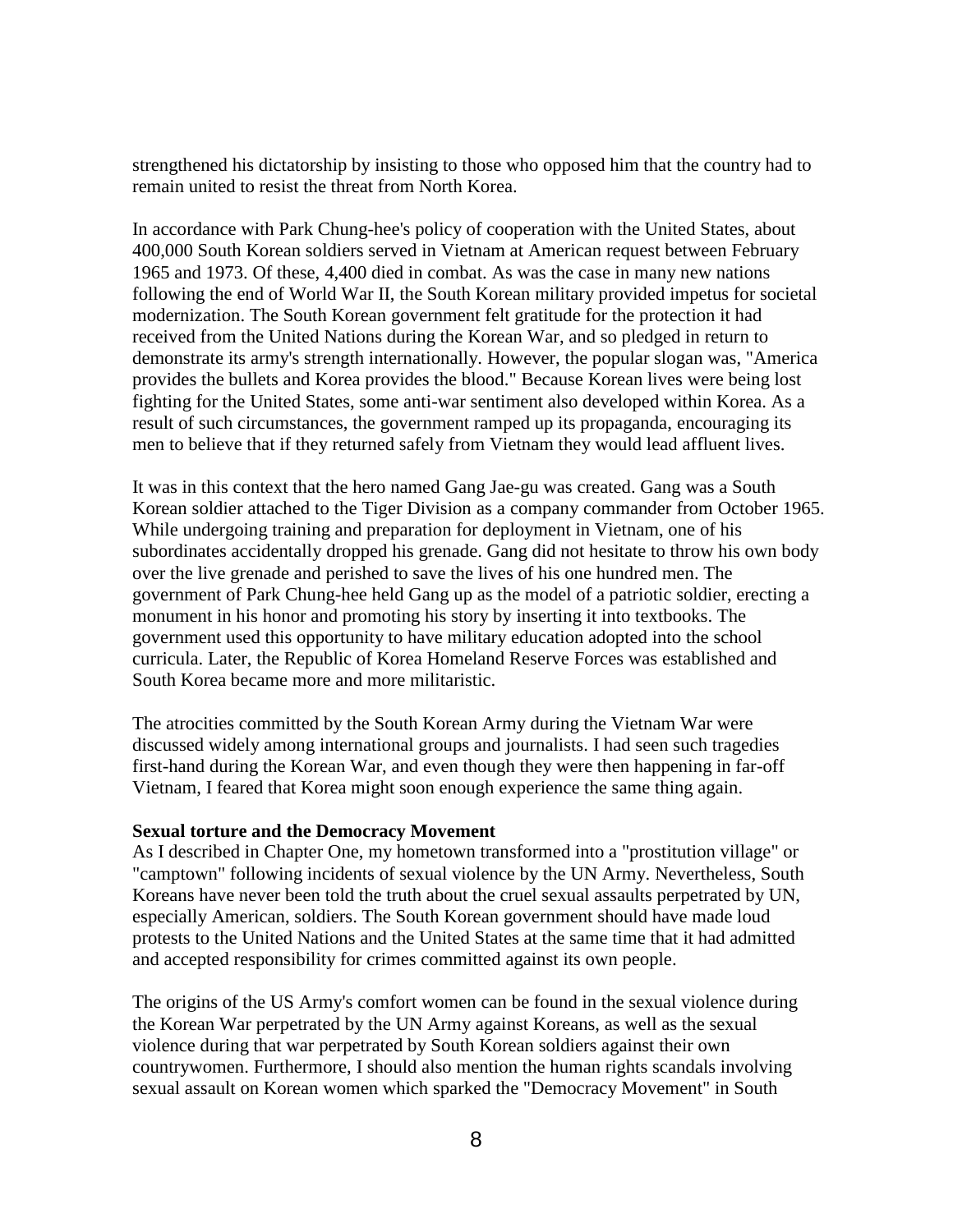Korea. One of them was the sexual torture of Gwon In-suk by South Korean police in 1986 when South Korea was governed by the military dictatorship of Chun Doo-hwan.

Miss Gwon was a student at Seoul University, later expelled during her fourth year at the Faculty of Clothing and Textiles. While still taking classes she made a forgery of another person's residency registration card to work at a company in Bucheon where she planned on engaging in human rights activism. At around 9:00 on the night of June 4, 1986, she was taken to the Bucheon Police Station where she was interrogated until 3:00 the next day in order to make her reveal the hiding places of her colleagues. However, the police were not satisfied with the results of the interrogation and so a police detective named Mun Gwidong of the Bucheon Police Station took charge of the case. He is said to have handcuffed and raped her as sexual torture on two occasions on June 6 and June 7.

Gwon managed to get her story out and expose her tormenter when her parents gave an interview to the media, but in spite of this the police brushed off the allegations by saying, "The police detective Mun was merely overzealous in his investigation and lightly touched her chest by accident."

In response, the Women's Alliance Countermeasures Committee Against Sexual Torture was formed as an association of organizations, including religious groups, and then a defense team of historically unprecedented scale was constituted under the declaration that, "Human sex is a symbol of life and to abuse it as a form of torture is a violation of human dignity." A defense team of seven lawyers reported the police detective to the public prosecutor on the grounds that he had "interrogated her for about one hour in the investigation room with the door locked, the lights turned off, and her hands handcuffed behind her back."

This incident became a major social issue and, in combination with the death of Bak Jongcheol, who was suffocated through water torture by other policemen also attached to the Security Office, it became the driving force behind the Democracy Movement of 1986-87.

#### **The growth of Christianity in South Korea**

South Korean society following the end of Japanese colonial rule still maintained its traditional value system based on shamanism and Confucianism. Most Koreans had no interest in Christianity and would turn up their noses at any priest or missionary who entered their village.

However, the Korean War brought drastic change to the culture and state of mind of the Korean people and overturned Korea's traditional value system. When a communist state was put in place in North Korea, freedom of religion was restricted, causing an exodus of North Korean Christians to the south. As a result, churches grew rapidly. One representative example is Yeongnak Presbyterian Church in Seoul. This church was like a community of refugees who had all fled communist persecution. Of the same race and speaking the same language, many had been killed without knowing the difference between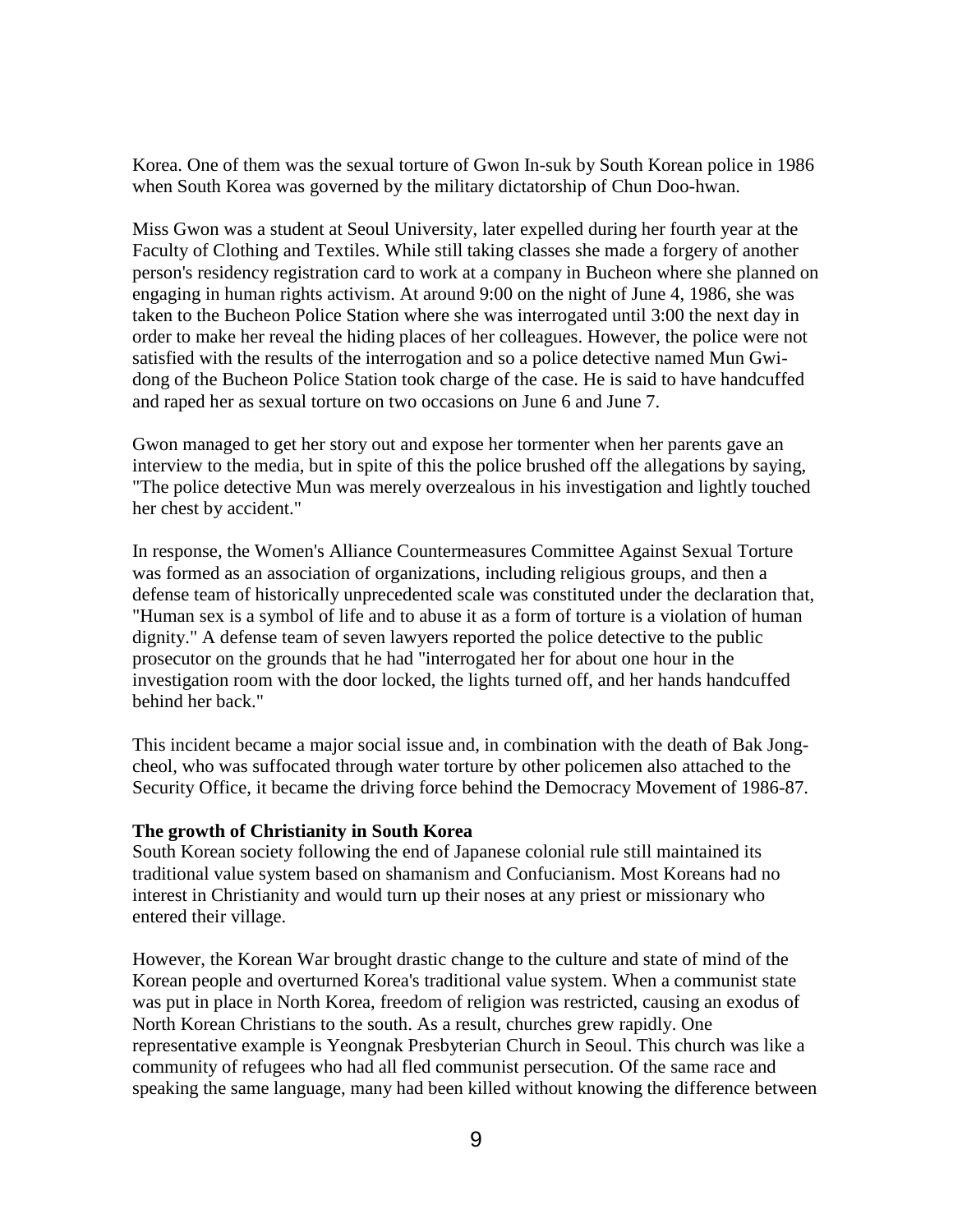their enemies and their allies. Their graves were marked with crosses, which earned them the protection of the US Army. Anti-communism served to popularize Christianity in South Korea.

While South Korea was recovering from the ravages of war it relied on American assistance. American culture became all pervasive and American relief aid was distributed to churches and orphanages. The United States Army Military Government had designated Christmas as a national holiday and Christian culture flourished.

President Rhee Syngman may not have emulated the policies of the Japanese colonial regime, but he did leave intact its anti-superstition campaign which deemed shamanism to be "superstitious". He also held negative views towards Confucianism, though he did not take any proactive steps to suppress it.

Even in the region where my village was located, which had held on to its traditional beliefs, the influence of Christianity began to be felt. Soon after the end of the Korean War, a thatched-roof civilian home in a neighboring village, where the town hall was located, was lent out for use as a Christian church. The third son of the Choi family, which was the head household of my clan, became a Christian and went to work as a deacon. He was a true believer who was admitted into Pierson Missionary School in Seoul with the recommendation of his minister.

Because he was cross-eyed and had a history of mental illness since childhood, his family at first did not interfere with his choice of religion, though they did object to his refusal to participate in ancestral rites even when he was back at home for the traditional holidays. When he suffered a seizure due to his mental illness his parents blamed it on his Christian faith and undertook a shamanistic purification ritual.

In spite of his family, his faith never wavered. In 1960, at a time when I was seriously ill, he convinced me to attend his church. I studied there and on Christmas of that year I was baptized at the mother church, Yeongnak Presbyterian Church.

Under the military regime of Park Chung-hee, Christian churches became strongholds of opposition to the dictatorship, including, notably, the support and cooperation given to Kim Dae-jung by Christian groups like the Catholic Priests Association for Justice. Kim Daejung and Kim Young-sam, two Christians who led the democracy movement, called upon their Christian brethren to join the real-life struggle against the dictatorship.

Christianity experienced some schisms amidst the poverty and the social and political uncertainty of the postwar years, and new Christian-based religious movements were founded. The Unification Church made anti-communism its dogma, criticized the established churches, spread its teachings, and expanded its influence. However, because the Unification Church adhered to a special theology based on pre-war mysticism, it was condemned as heretical.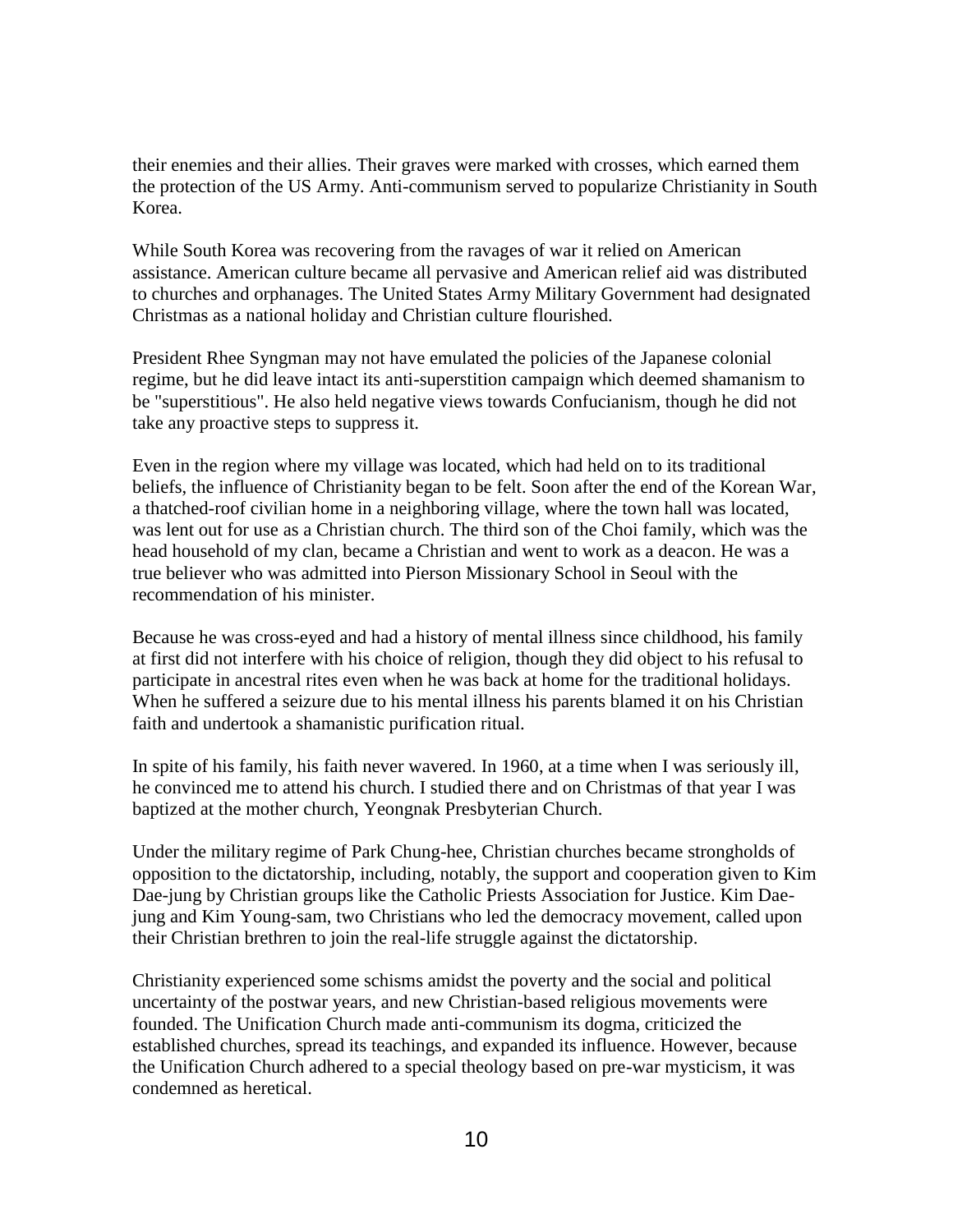It was not just the Unification Church which was anti-communist. Rather, Korean Christians in general had turned anti-communist as a result of the persecution by the North Korean communists which they had experienced during the Korean War. During the war, the churches even preached from the pulpit that it was "a war against the anti-Christian movement" and urged young men to join the fight.

Furthermore, the charismatic mysticism movement within Korean Protestantism absorbed shamanism, which had been generally hated and shunned, into its mysticism. This shamanist mysticism met the demands of the times and sparked rapid growth in the churches. The hallmarks of "holy spirit mysticism" include mass prayer chanting (*tongseonggido*), the holy presence (*seongnyeongimjae*), speaking in tongues (*bangeon*), the threefold blessing (*sambakjachukbok*), faith healing (*chibyeong*), laying on hands (*ansu*), blood sharing (*pigareum*), spiritual possession (*jeopsin*), and communication with god (*gangsingeuk*). Such new religious and holy spirit movements have existed not only in South Korea, but have cropped up in Korean communities throughout the world.

In Korea's Christian churches, shamanism and Christianity came to intermingle or else to coexist side-by-side. Many Christians who believe shamanism to be superstitious are blissfully unaware that shamanism is deeply embedded within their own religious practices. It is believed that the key to the triumph of Korean Protestantism was the spiritual revival meetings which were rooted in the religious fervency they had inherited from Korean shamanism.

Christianity tried to convert shamanists on the grounds that their beliefs were superstitious. Shamanist practices which had stagnated in the rural areas revived around the cities as they were incorporated into Christian churches. As a religious creed they became especially popular with women.

During the 1950s, the average Christian church in South Korea increased its membership by 16.5 percent.

## **The modernization of South Korea and the "New Community Movement"**

The Korean War had made Koreans painfully aware of how poor and weak their own country really was, and they became self-critical of their own nation and traditional society. After the end of World War II, Korean society especially turned against the Confucian, male-dominated patriarchy, widespread male chauvinism, clanism, and the *yangban* class system. The division of Korea dictated by the great powers and the tragedy of the Korean War left deep psychological scars on the Korean people.

Even so, the war was not purely destructive. It also gave rise to a new mentality that Korea would have to reflect on its own faults in order to become stronger. This attitude of selfcriticism at times became almost masochistic. The cultural policies of the United States Army Military Government following the end of Japanese colonial rule and especially the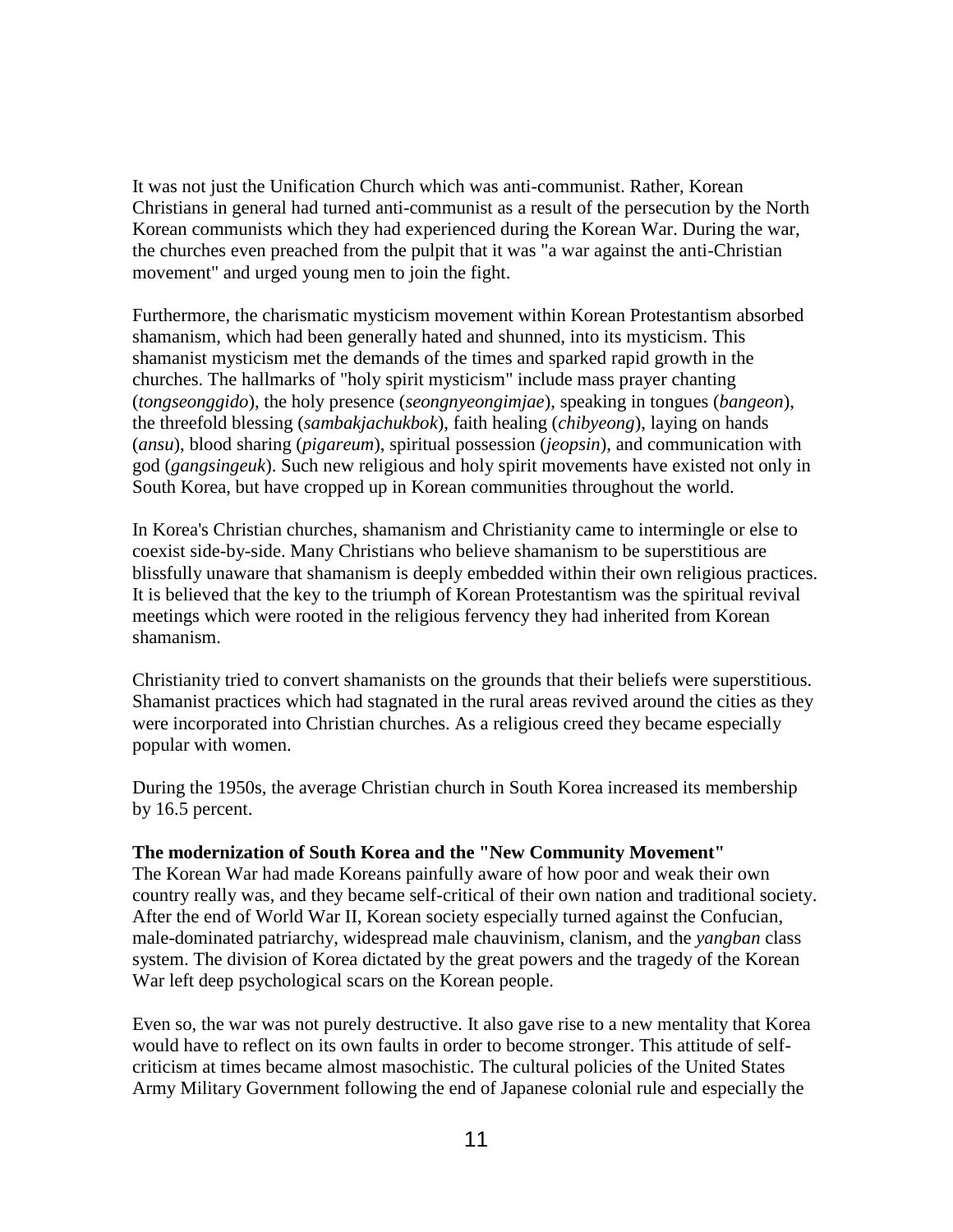US Army's military culture which became prevalent after the Korean War both played important roles in Korea's transition from clanism, authoritarianism, and collectivism towards the value system of Western civilization. When most Koreans today think about American culture, what they are actually thinking about is the military culture of the US Army.

American culture had a tremendous impact on Korean society, and the American cultural traits which made especially significant contributions to the modernization of Korean society were pragmatism, individualism, and a notion of universal values.

The Korean War changed the structure of the population ratio in both North and South Korea and triggered mass migrations of refugees. There were also migrations in rural areas. Farmers increasingly began to abandon agriculture, which had been the traditional bedrock of the Korean economy, and focused their attention on the cities so that their children could get a better education. Because of this, the wealth disparity between cities and rural villages widened dramatically. More and more people left their impoverished villages and moved into the slums which were springing up along the periphery of urban areas. In addition, women who lived in the countryside often travelled to Seoul where they worked as maids or were sold to brothels.

In 1970, President Park Chung-hee launched the New Community Movement, a government-led rural revitalization campaign under the slogan of "diligence, self-reliance, and cooperation". The goal of the program was to promote the modernization of Korea's rural villages, which were struggling with poverty and continuing to suffer from an outflow of talented people. Under the New Community Movement, things like road improvements, roof repairs, and the construction of storehouses were undertaken collaboratively by the villagers, and impressive results were achieved.

The movement also spread to the cities where it fused with campaigns to improve productivity and, thus, contributed to South Korea's industrial development. South Korea's economic development was truly the product of those who labored in these campaigns.



President Park Chung-hee

And yet, President Park's highly successful policies seemed to be a continuation of the "rural revitalization campaign" originally promoted by Governor-General Ugaki Kazushige during the period of Japanese colonial rule. The very guiding principles of the campaign were the same as those advocated by the Japanese agricultural reformer Yamazaki Nobuyoshi, "the spirit of public service, the spirit of cooperation, and the spirit of self-help." Ugaki's policies may not have reached their full potential while he was still in office in the 1930s, but the young leaders who were educated in that era would be at the peak of their careers when Park Chung-hee was president.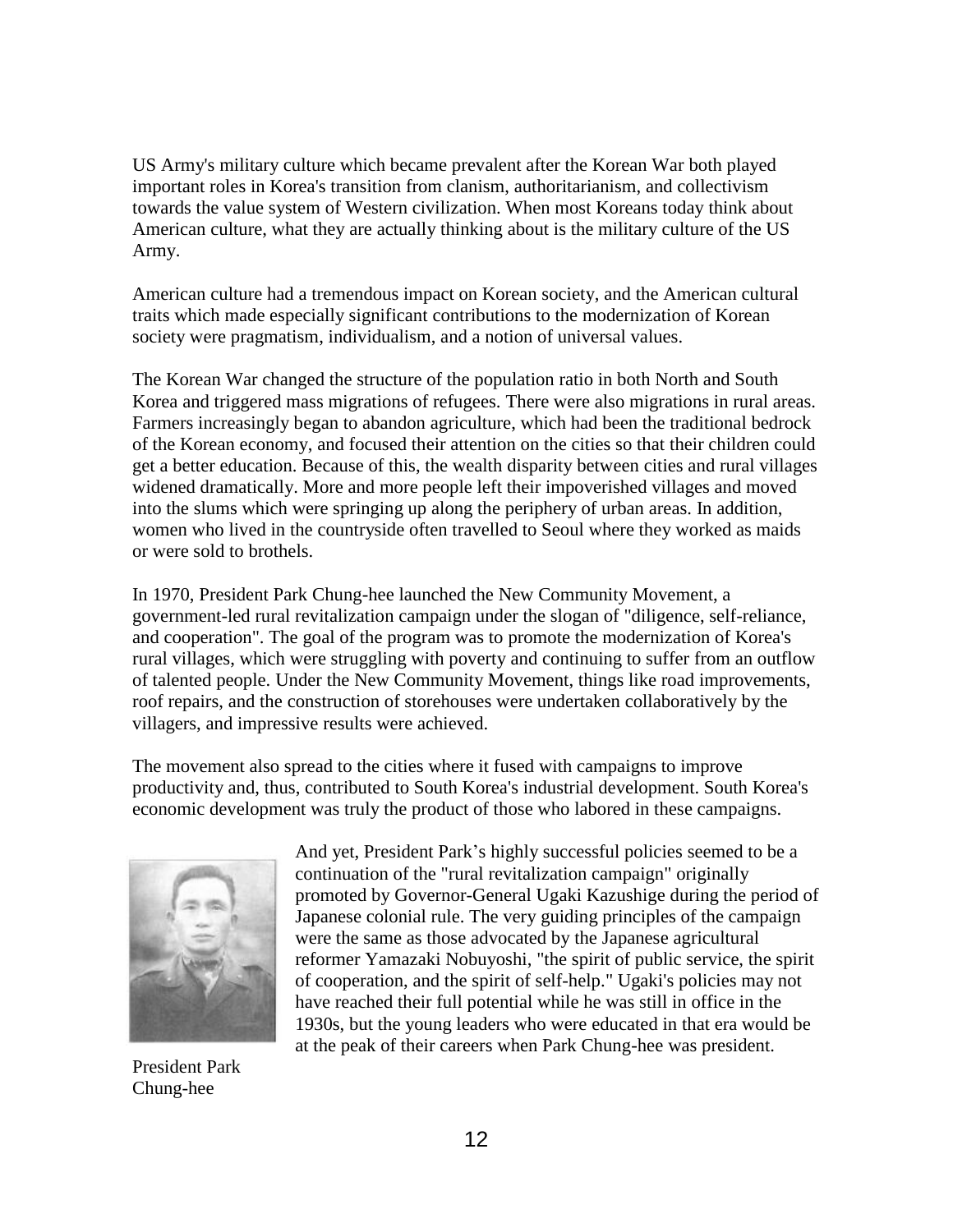Certainly, they played an active role in the success of the New Community Movement.

In Park Chung-hee's sayings and writings, Japanese-style expressions like "rural revitalization" (*nongchon jinheung* in Korean and *noson shinko* in Japanese), "restoration" (*yusin* in Korean and *ishin* in Japanese), and "self-improvement" (*jaryeok gaengsaeng* in Korean and *jiryoku kosei* in Japanese) are seen very often. Notably, the word "*gaengsaeng*" is used in Korean only in reference to the social rehabilitation of criminals or medical patients, but Park's avid use of this term seems to reflect its broader Japanese usage.

President Park, who had seized power in the name of achieving stability in the face of the North Korean threat, embarked on a "five-year economic development plan" in January 1962, inspiring his countrymen to believe that South Korea could become a wealthy nation. Park plotted out a course of economic growth by keeping the people in constant fear of the threat of war with North Korea and demanding national unity. The South Korean economy expanded through this model of state-led modernization. The New Community Movement is just one representative example of such state-guided policies.

It was at this time that the propaganda film, "The Land of Korea," was broadcast nationwide. In the film, an elderly couple living in Seoul received invitations from children across South Korea, so they go on a sightseeing tour of the nation. They are introduced to all manner of sites of historic and scenic interest, and everywhere they go they see a Korea which has overcome the tragedy of the war and shows remarkable economic development. They also get to hear fine music like the popular work, "Tears of Mokpo".

The Koreans who left for the cities still returned to their home villages for the traditional holidays. Traditional annual events became important functions. The New Community Movement wiped out Korea's vast economic disparities, but it was also a spiritual revolution which breathed new humanity into people who had become robotic profitseekers and thus re-invented Korea's traditional life philosophy.

## **Is war just or unjust?**

I once wrote a short essay, sorrowful in tone, based on my experiences in the Korean War. It was all written in line with the highly naive anti-war paradigm of yearning for peace by rejecting war. Still, I was not making an appeal to society in the manner of a pacifist or anti-war campaign, and I will not deny that recently I have had occasion to even praise war, while still holding a generally negative view of it.

A taboo exists in discussions of war. What is needed is for politicians and citizens to directly and openly debate the hard morality of war. Up to now we have not asked the question of whether or not war is just, though war ought to be examined from both a positive and negative angle or else from a variety of different perspectives. It seems that war is gradually being recognized as the most universally agreed upon "evil force" in human society, but the fundamental question is still worth pursuing; is war just or unjust?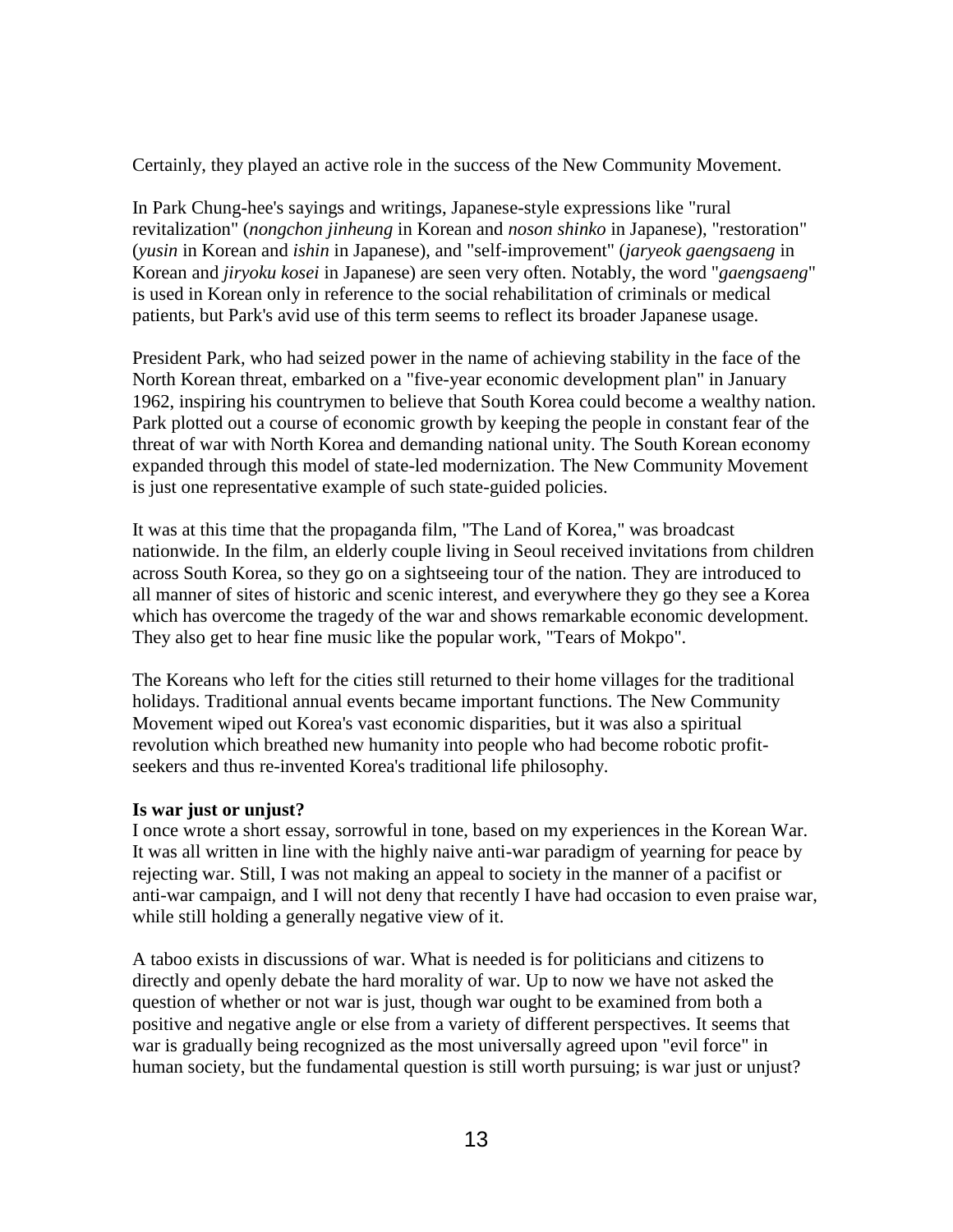Noam Chomsky has warned that it is dangerous to entrust the question of war and peace entirely to military strategists and politicians. Chomsky has adopted an anti-war standpoint while commenting on the moral dilemma of intervening militarily in foreign nations, but he has not really touched upon the just or unjust nature of war.

Alvin and Heidi Toffler have weighed the merits of "war and anti-war", and according to them, the human need to "fight," whether for one's life or one's family, or even against something like sickness, is ubiquitous. They see a sort of dichotomous harmony between "war and anti-war".

The Tofflers predict that, although the risk of all-out nuclear war between the two superpowers is diminishing, smaller scale conflicts between nations and ethnic groups will probably heat up and increase in number. In other words, diverse military conflicts can result from economic competition for resources, political demagoguery, religious fanaticism, or infringements on the sovereignty of nation-states. According to the Tofflers, there will be a need for us to devise a new approach to war and peace in order to counter these trends. The dominant form of warfare will likely involve intelligent strategies seeking to neutralize the enemy army without killing anyone or else using high-tech weaponry like robots, aerial drones, omniscient surveillance satellites, and sound systems.

He also discusses the struggle against war, in other words preventative measures for peace involving the transmission of news and sharing of information and technology to halt the proliferation of weaponry.

What are the moral criteria for judging the justice or injustice of war?

The most fundamental moral justification for war is to protect human rights and human lives from massacres and atrocities. However, a contradiction exists here because humans fight amongst themselves expecting death and ready to give their lives. One must take into account that wars in fact take human lives in great number.

Is it really possible, as the Tofflers have said, that wars of the future will focus on destroying weapons and facilities without killing humans? Even if we go to war with the aim of protecting peace and human rights, is it really true that soldiers risking their own lives on the battlefield can become angels of peace carrying out all their duties with perfect moral rectitude?

That is to say, in the structure of war, peace is the superstructure and war is the substructure. This means that "War and Peace" is not just the title of a novel, but is also the actual mechanism of war itself.

In comparison to other evils like colonialism or aggressive war and occupation, it doesn't seem so bad to intervene in a foreign war with a humanitarian agenda. Nevertheless, I think that any system of universal morality would collapse if it were to accept war itself as being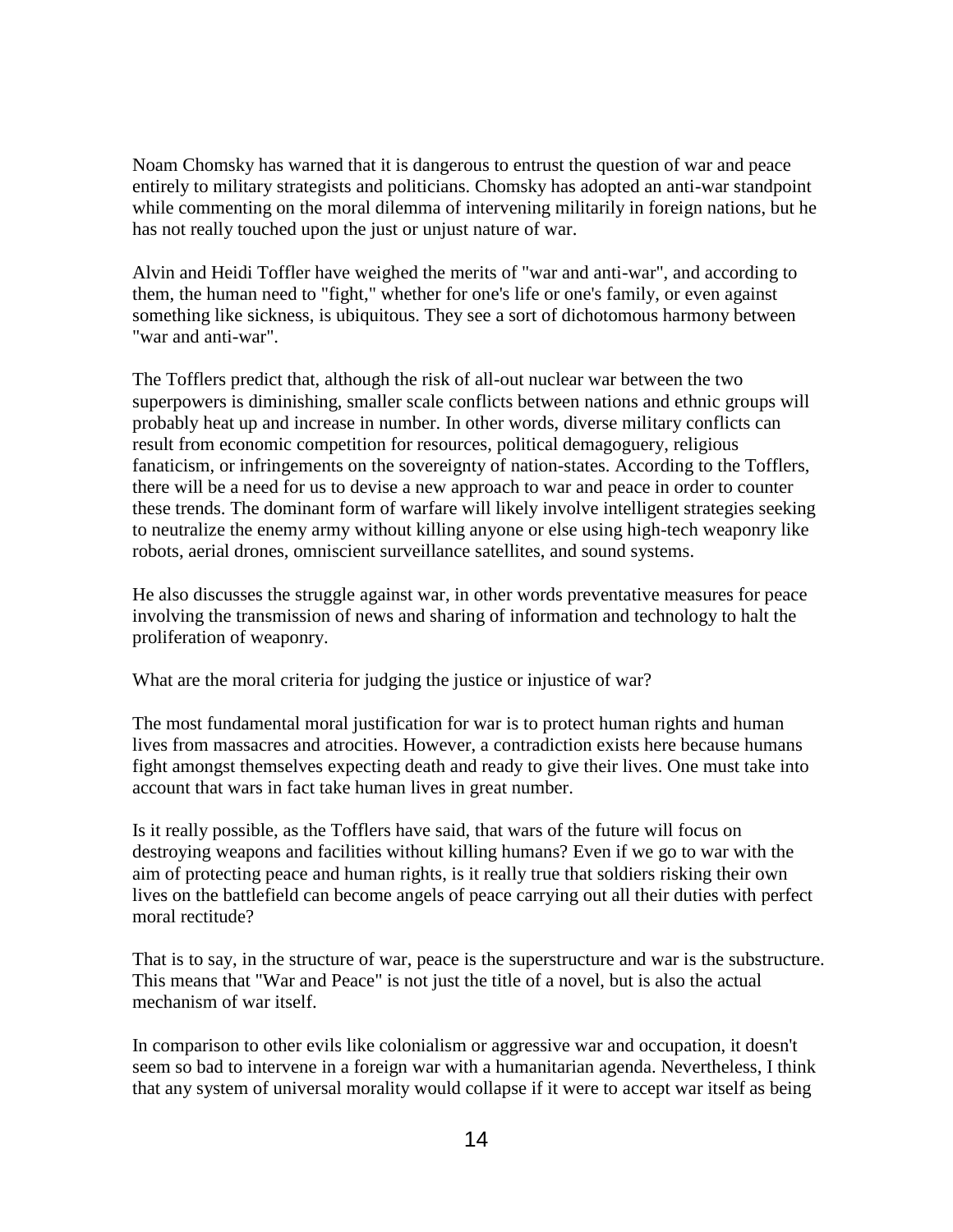just, and imagining a war game scenario in which the rules of international society are upheld by an umpire, like international police and judges, is probably a fantasy. The very argument that "just wars" are normally possible is difficult to accept without qualification, and the same is true of the morality not only of war, but also theft or assault. And yet, at some points in the past it was acceptable for the poor to steal from wealthy families, and even now one is not likely to be legally charged with a theft that takes place among family members or close relatives. In Korean textbooks, the man who went to China and came back with stolen cotton seeds is treated as a hero. In Greek mythology as well, there is a story about a man who stole fire from the gods.

It is not true that war or theft have no positive outcomes. For example, there might be secondary effects like when a new city rises from the ashes after a fire. Could it be that it is even possible to justify robbery?

War against a nation that has violated human rights or basic humanity seems to have a theoretical basis as a form of punishment like the death penalty. However, in an era where even the death penalty is being abolished, we can't simply accept a war which will put many lives at risk. Could it be that a just war is one that abides by the rule "thou shalt not kill"?

And even if we are against war, there will always be a need for nation-states to have armies just in case a war does happen. Communities have armies in order to protect themselves from war, and such armies exist not solely as a deterrent force. Defensive wars are also necessary, in the same way that the right of self-defense can be employed in cases of assault. Armies are also, in a sense, a form of life insurance. Sometimes even a preemptive strike will be necessary, though this is the worst sort of defensive war.

Concerning America's military intervention in Libya, on March 26, 2011, President Obama declared that, "A humanitarian catastrophe has been averted and countless civilian lives have been saved." He stated that "Military operations are progressing well," and he appealed to the American people for support. Meanwhile, members of Congress were calling into question his justifications for the air raids on Libya.

What really is a "justification for war"? Whenever I listen to a speech announcing a state of war, I can't help but feel mistrust towards the way wars are legitimized.

The "Imperial Declaration of War Against Qing China" was a written declaration of war, running in at just over 800 Japanese characters, which was released by Japan's Meiji government at the start of the First Sino-Japanese War in 1894. This declaration uses the word "peace" six times, such as in the phrase, "for the sake of peace in East Asia". The word "peace" is very often appropriated for the purpose of justifying war. It may be that American-led wars have simply swapped the word "humanitarian" for the word "peace".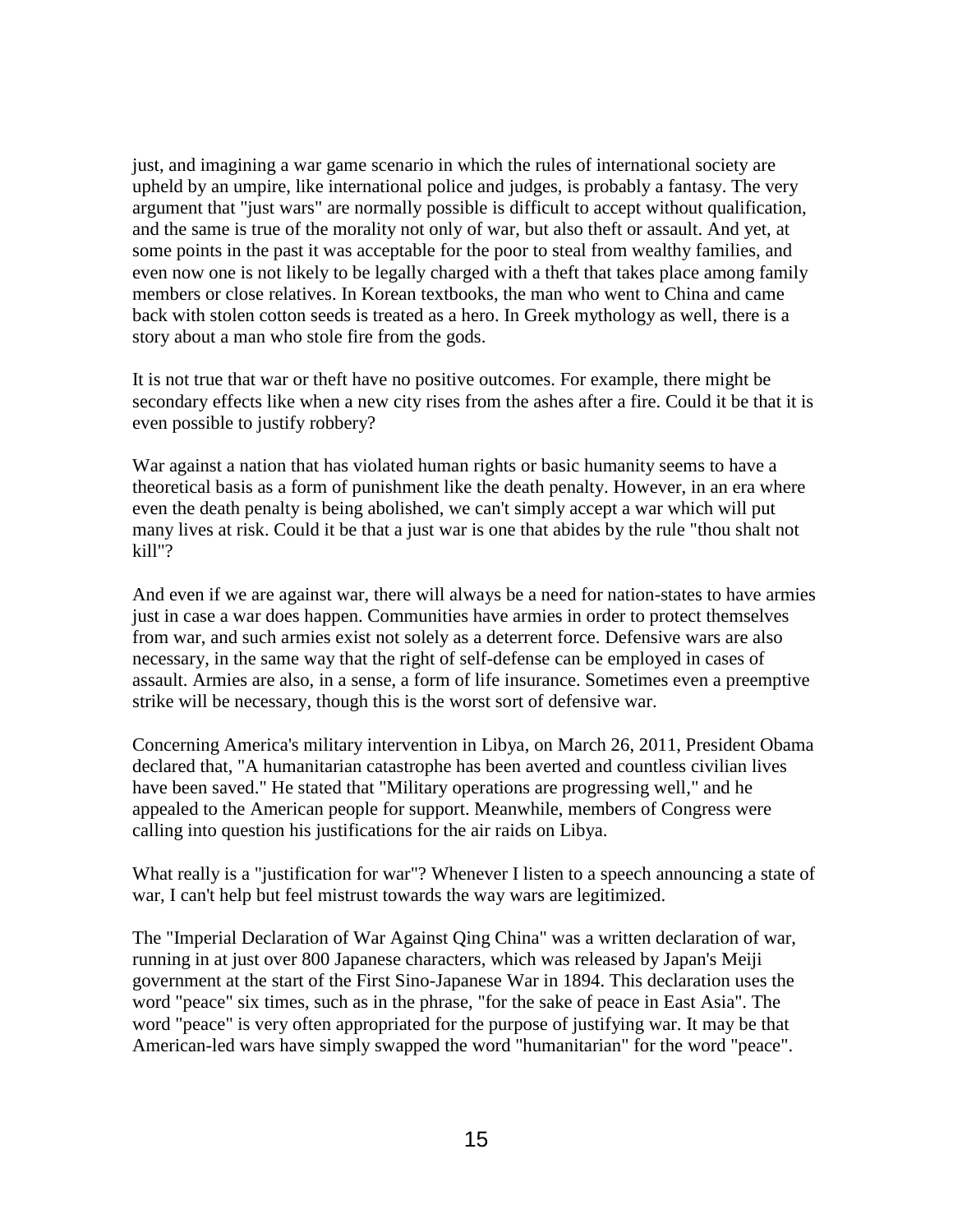The scholar Michael Walzer has published several masterpieces on the morality of war including "Just and Unjust Wars" and "Arguing About War."

Walzer, who grew up during World War II, makes a rational argument for differentiating "just war" from "unjust war". He contends that a military intervention against acts of atrocity or aggression, in other words Nazi or Rwanda-style massacres, is legitimate on humanitarian grounds. Among the specific points that he outlines are as follows.

"War is the continuation of politics by other means."

"Politics is the continuation of war by other means."

"War is sometimes justifiable and that the conduct of war is always subject to moral criticism."

"All's fair in love and war."

"Some wars and some acts of war will turn out to be 'just'. How can that be, when war is so terrible?"

There have been plenty of individuals in human history who have waged aggressive and destructive wars in the name of peace, and the slogans of all invaders are either "peace" or "humanity". Walzer takes a close look at this and focuses on the controversial issues. He says that wars started to defend the cause of peace are usually wars for the cause of national self-interest. In other words, Walzer criticizes the fact that the standard conventional framework for evaluating war was based not on justice but on self-gain. He shows no faith in the arguments for just war put forward by religious scholars and theologians in particular, and instead argues that war should be carefully examined from a true moral framework. His moral framework is "human rights".

According to Walzer, if we look at war from the perspective of human rights and humanitarianism, then wars in which there are atrocities and massacres of civilians and noncombatants, like the Vietnam War and the Boer War in South Africa, are not "just wars". He then introduces the precepts that "we should not fight wars about whose justice we are doubtful" and that "war is properly a war of armies, a combat between combatants." Some conclude from this that any killing of a civilian is murder, that any war in which civilians are killed is unjust, and that therefore all wars are unjust. Nevertheless, Walzer views the US invasion of Afghanistan as a necessary war.

Furthermore, one must not only win the war justly, but also win the peace justly. At the end of the war one has to reconstruct the country to its prewar state. Especially in cases of humanitarian intervention, it is essential to have the war end properly. In the aftermath of a success, one must continue to succeed in the postwar phases. This, I suppose, is the price of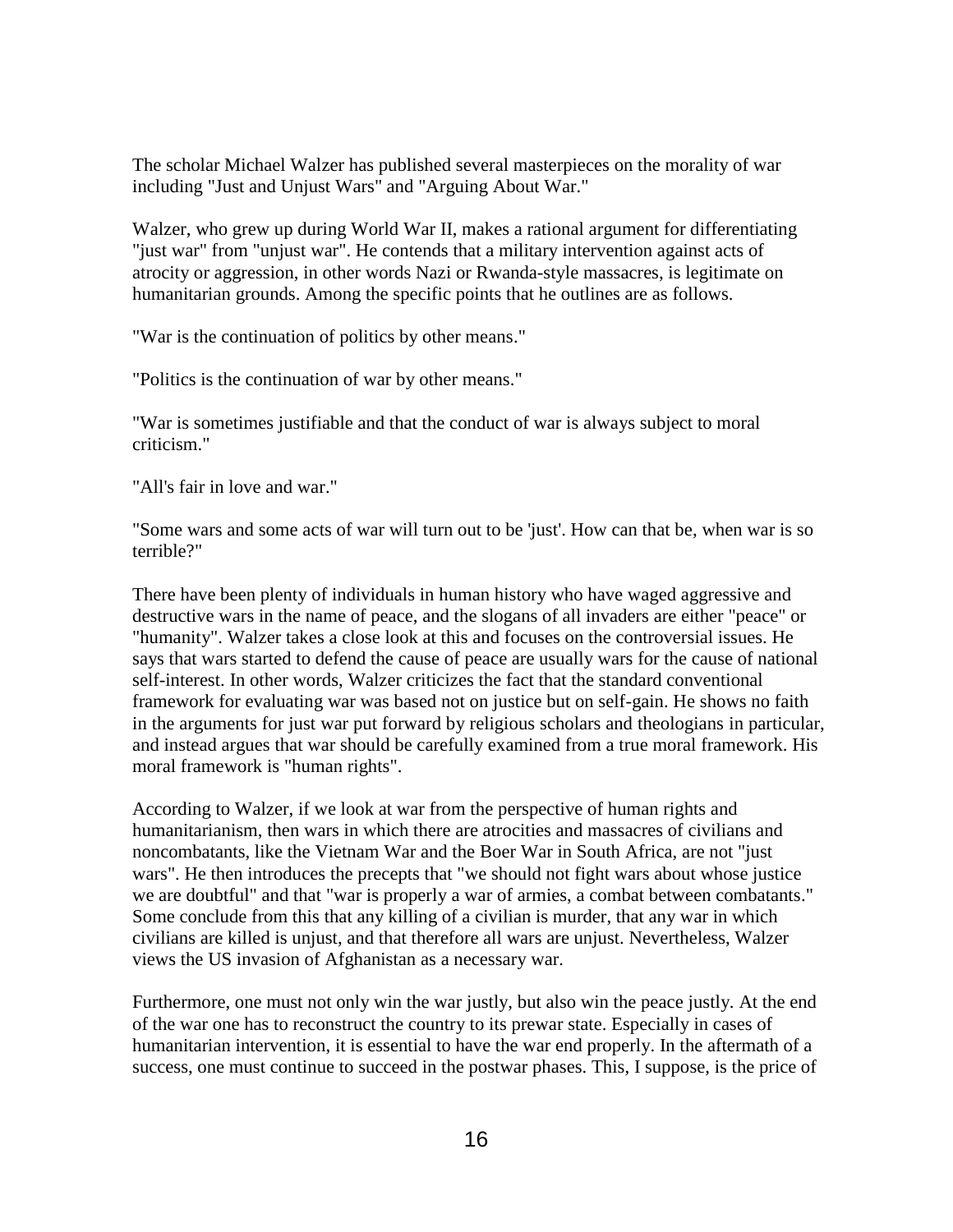success. Included in this description are things like a legitimate occupation, a change of regime, and the institution of a protectorate.

Walzer affirms that "innocent human beings can never be intentionally attacked," including any murder of innocent civilians or terrorist acts aimed at cowing people through fear. In other words, innocence is inviolable, and targeting innocent civilians is a violation of just war theory. In spite of what Walzer states, I think that the killing of innocent civilians by soldiers is something likely to happen given that soldiers at war are under constant threat of death. Like policemen, firefighters, and sailors, soldiers are expected to put their own lives on the line to protect the well-being of the innocent people of a community. This means that we must always recognize both the evil deeds we are fighting against and the evil deeds we ourselves might actually commit, in order to guard against both as far as that is possible. According to Walzer's theory, we cannot respond to terrorists who kill innocent civilians by seeking complete victory and domination over them, and we cannot suppress cruel, dehumanizing violence with military force alone.

So what is the "just war" to which Walzer refers? This is the fundamental question. Walzer says that war is undertaken as a necessary evil which we must accept as being a last-resort act of violence to prevent human tragedies from happening. If I were to rephrase Walzer's words about aggression, military intervention, just causes, self-defense, protection of noncombatants, POWs, double effects, terrorism, and war crimes, I would interpret it to means that war is legitimate for the goal of protecting "human rights". As Walzer indicates, if we view war from the standpoint of human rights, then wars characterized by atrocities and the massacre of civilians and noncombatants, including the Vietnam War and the Boer War, are not just wars.

Although rape and the use of prostitutes by soldiers are typical phenomena, the way in which they occur can vary. I have learned that these circumstances will differ depending on factors like the policies of a nation's army and the attitudes of the country affected by it. During the Korean War, the US Army was our benevolent ally, and the American forces which remained stationed on the Korean peninsula were symbols of America's security guarantee to Korea. Prostitution flourished around US Army military bases in South Korea to a greater extent than around its bases in Japan. People have said that these differences have occurred due to, and have been defined by, the US-Korea diplomatic relationship.

The Korean War left significant influences, both positive and negative, on Korean society. Mutual enmity between North and South Korea prevented the Korean people from reunifying, but anti-communist sentiment did permit the people of South Korea to come together as one. That, however, in turn led to the military coup d'état and a long period of military dictatorship. Religious groups, including Christian ones, shifted towards anticommunism and Christianity in particular became widespread in South Korean society, which caused Korea's traditional Confucian sense of values to change. This and the modern frame of consciousness that accompanied it became the basis for the modernization of South Korea.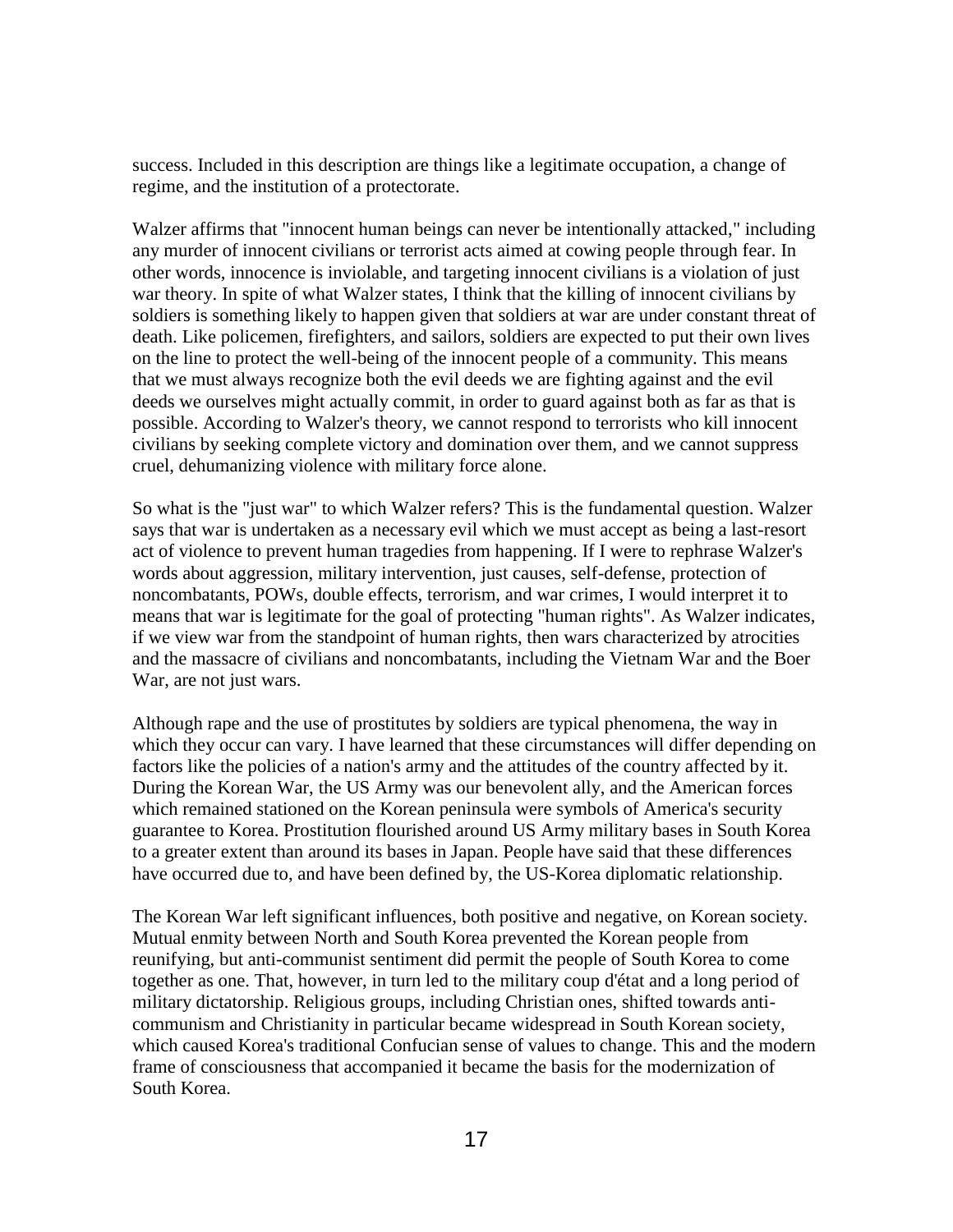Photo Caption: Two participants in the Second Sino-Japanese War, photographed in front of a "comfort room" in Xiaguan, China, by the late Leading Private Koyama.

The Korean War began in the 1950's while Korean society was still in turmoil in the aftermath of the liberation, and it took time for society to recover. Then the military dictatorship appeared with the aim of stabilizing the political system and promoting rapid modernization. These, however, were not phenomena that suddenly came into being from the 1960s and onwards. Rather, they were a continuation of earlier periods. In other words, there were past trends which continued through the hostile relationship between North and South Korea, the rise of anticommunism, and the military dictatorship.

On the other hand, as North Korea was rebuilding after the war, it too had formulated a "revolutionary tradition," which integrated the story of North Korea's founding with the Korean partisan war against the Japanese, and used it to unify its own citizens. This in turn was part and parcel to the solidification of Kim Il-sung's absolute rule. Thus, both North and South Korea had adopted policies of exploiting their mutual enmity for one another in order to unify their own citizenry behind them.

### **Conclusion**

Even while Korean society was in a dramatic state of flux, Korea's Confucian-based sexual norms and the concept of chastity remained firmly in place. This, in turn, would have a major impact on the current political situation in Korea, specifically the postwar Korean government's corresponding policies towards sex. In reality though, rather than saying that it had an impact, it would be better to note that the Korean government has always been exploiting sex and sexual morality for political ends, and today's ongoing controversy over the comfort women is merely another instance of this.

In this book, I covered in great detail the controversies of both the Japanese Army's and the US Army's comfort women and I was able to trace back their origins over a broad span of history. They did not burst into the scene out of nowhere and they were not products of Korea-Japan relations, but rather they are purely rooted in Korean traditions.

Thus, I wrote this book in order to better understand Korean society, where sex and politics are deeply intertwined in the manner I have described.

In war, soldiers demand sex in order to distract themselves from their fear of combat, or conversely out of the euphoria and sense of liberation they feel from having survived a battle. I have given many examples of this throughout this book. In my own home village, the villagers were subjected to sexual violence by the UN Army and so accepted prostitution to defend themselves against it. Consequently, I personally witnessed how my village, which was steeped in the traditional Confucian concept of sexual chastity, transformed overnight into a village of prostitutes and comfort women.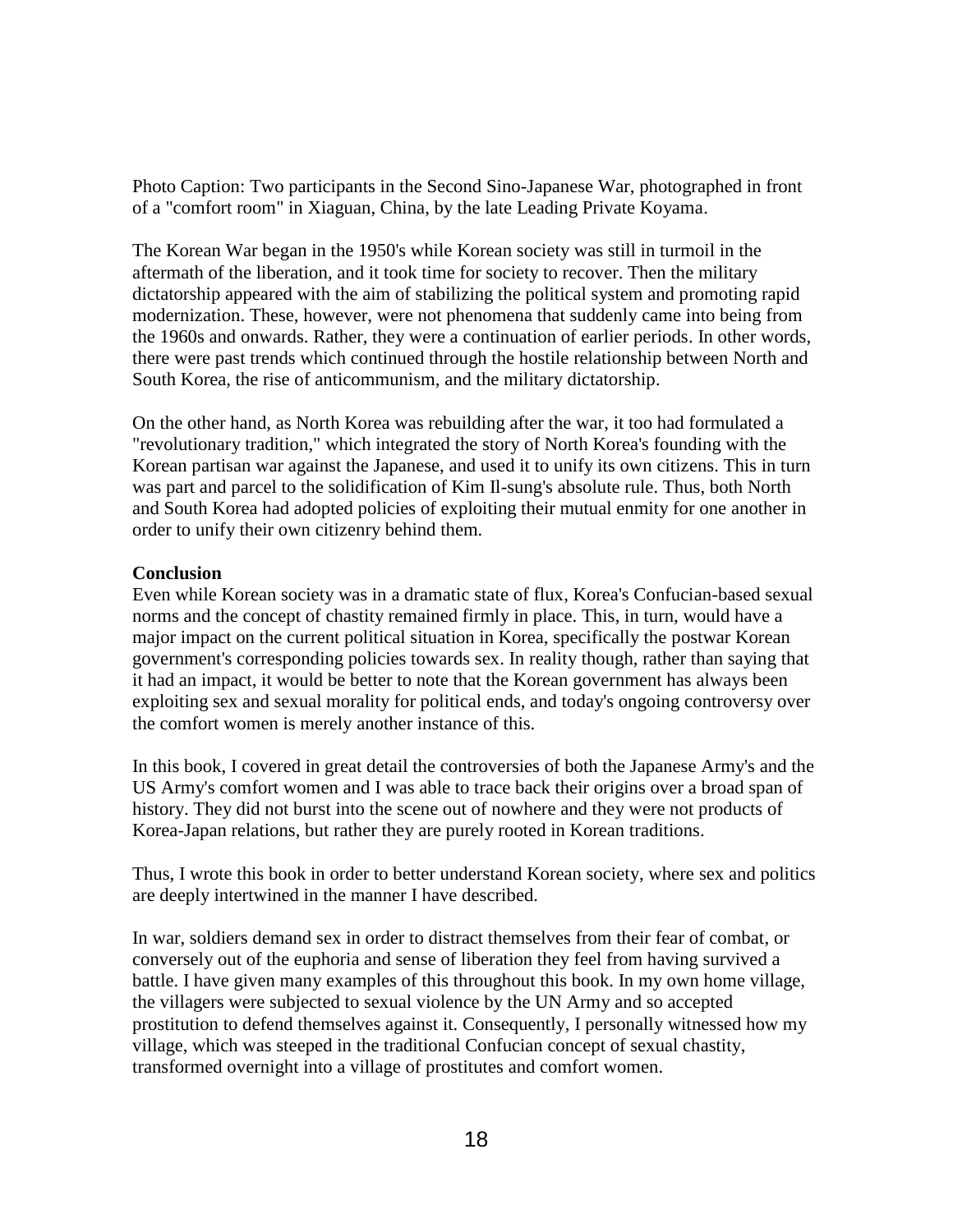In South Korea, there are laws concerning chastity and sections of the criminal code prohibiting adultery. Viewed from the perspective of Confucian morality, one would normally expect that it would not be permissible for a village to hire prostitutes. And yet, the irony was that the village accepted prostitution in order to defend chastity. However, we shouldn't call this a contradiction because in reality prostitution has a moral side that coexists with the side that people call "immoral". In the end, the prostitutes were found to be dutiful to their parents and devoted to their families, and the villagers admired them for that.

Taking the example of my own village, I would like to reflect on the economic and diplomatic policies of South Korea. In South Korea, women like prostitutes who failed to protect their chastity normally were ashamed of themselves for it, and the best thing they could do was hide it. Women who had lost their chastity were discriminated against, and almost never made appearances in the political scene. But in spite of this, these women were also praised for patriotic acts, in the context of those women who had defended their chastity from foreign invaders, and people even began to call them patriots who sacrificed their chastity, rather than their lives, for the sake of the country.

I have clearly described how, during the time of the Goryeo and Joseon Dynasties, the women who protected their chastity and virginity were transformed into the idealized picture of the "heroic woman". Throughout the South Korean countryside, you can come across shrines and monuments dedicated to these "heroic women". The humiliation of women losing their virginity to Japanese or Mongol invaders was emphasized as a means of promoting a Korean racial identity. One notable example is the cliff face known as the "rock of righteousness," where legend has it that the *kisaeng* named Nogae embraced a Japanese general at the time of Toyotomi Hideyoshi's invasion of Korea and then hurled him and herself off to their deaths. This is now a famous tourist site where female tourists get to try on traditional Korean costumes. Korea's spacious national parks are also full of monuments to patriotism and loyalty, but all the new ones which have been built deal with events of Korea's distant past. I felt like Korea has been inventing and fabricating an artificial version of its own traditional culture.

At one museum, the guide spoke to me in Japanese about South Korean patriotism and Toyotomi Hideyoshi's invasion, and the aforementioned legend of Nogae continues to be taught and promoted in South Korea. I believe that we should likewise view the comfort women problem as a direct continuation and extension of this. However, I cannot overlook the fact that this attempt by South Korea to use sex to create a national identity has laid bare a number of serious inconsistencies.

Armed combat is an extreme situation where people kill one another and where, as I have seen myself, concepts like morality do not exist. I saw soldiers who had been driven virtually insane, and it was not just soldiers but also ordinary people who were like that. We have had discussions over whether war is sane or insane. The definition and scope of the word "war" is broad, and though I may not be able to say that war as a whole is intrinsically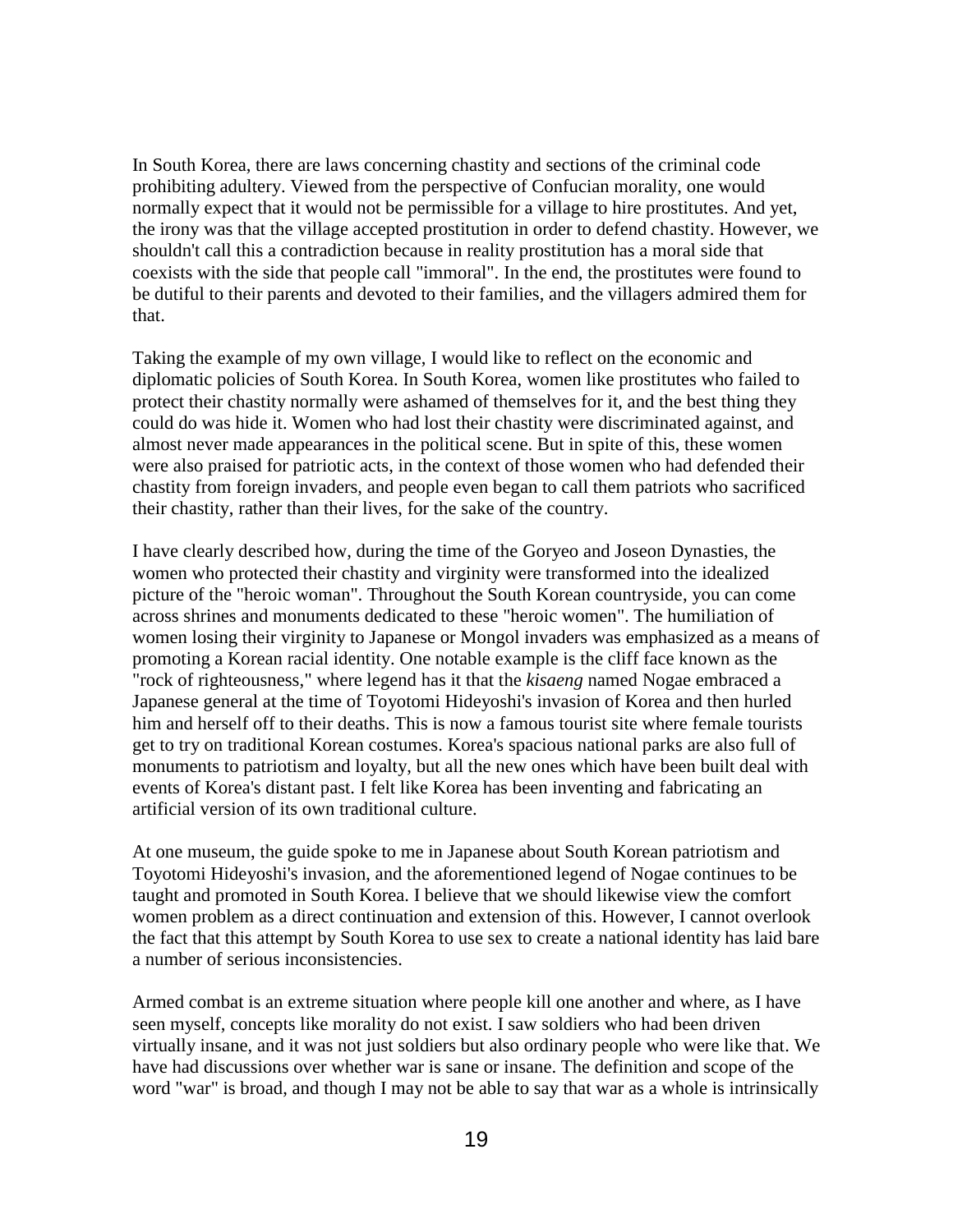insane, soldiers on the battlefield or in a war-torn area where killing was taking places were desperate to protect their own lives and at very least in these circumstances I cannot say that their states of mind were particularly sane.

As soon as the battle began, sexual violence began. Naturally only some soldiers participated in it, but in order to understand war we should be careful to not judge rights or wrongs based on moral concepts alone.

Brave warriors and victims emerge from every war, and from them heroes and patriots are born. In Korea, female victims were often called "heroic women". The theft by Japanese soldiers of the chastity of Korean women was seen as the ultimate humiliation, and the anger of the nation would elevate the comfort women to the status of patriots. In this context it is understandable how the comfort women came to be regarded as heroes in Korea-Japan relations. One could say that Korea's government and leadership devised its policy towards the comfort women in full knowledge of how strong the Korean fascination with female chastity is.

From this same context one can also understand the situation of the Korean prostitutes serving the US Army. These women are called both "*yang galbo*" and "*yang gongju*," and while both of these words are pejoratives, the former means "Western whore" whereas the latter means "Western princess". This shows the de-facto dichotomy between approval and disapproval of prostitution existing in Korean society. Depending on the circumstances, the prostitutes might be scorned as whores or hailed as heroes.

This is the reason why war produces so many prostitutes. Even though sex is the foundation of marriage, society, and the family, morally deviant sexual acts might fall within the definition of "prostitution". Thus sex has both formal cultural and social elements as well as elements which are suppressed or kept hidden. When a society falls into disarray due to a war or another catastrophe, a dynamic interplay between these elements begins. This is the explanation of why my village invited in prostitutes and actively used them as a source of income. Thus, prostitution may have been regarded as sexually deviant, but on the other hand it was tacitly permitted as an excellent way of acquiring foreign currency.

Even now in South Korea, prostitution is tolerated within a sort of de-facto licensed prostitution system. Even half a century after the end of the Korean War, prostitution continues to thrive around US army bases. "Peace" and "war" are thus not neatly divisible, because they are like the light and the darkness that coexist in every society. The number of people who work full-time as camptown prostitutes in South Korea is said to be currently in the hundreds of thousands.

But there is one important point that we must not overlook concerning this phenomena of "sexual deviancy", and that is the fact that one of the goals of the prostitutes themselves is to use prostitution as a path to an international marriage. Korean society puts a high value on chastity and those who lose it are thought of as "fallen women". Women who lose their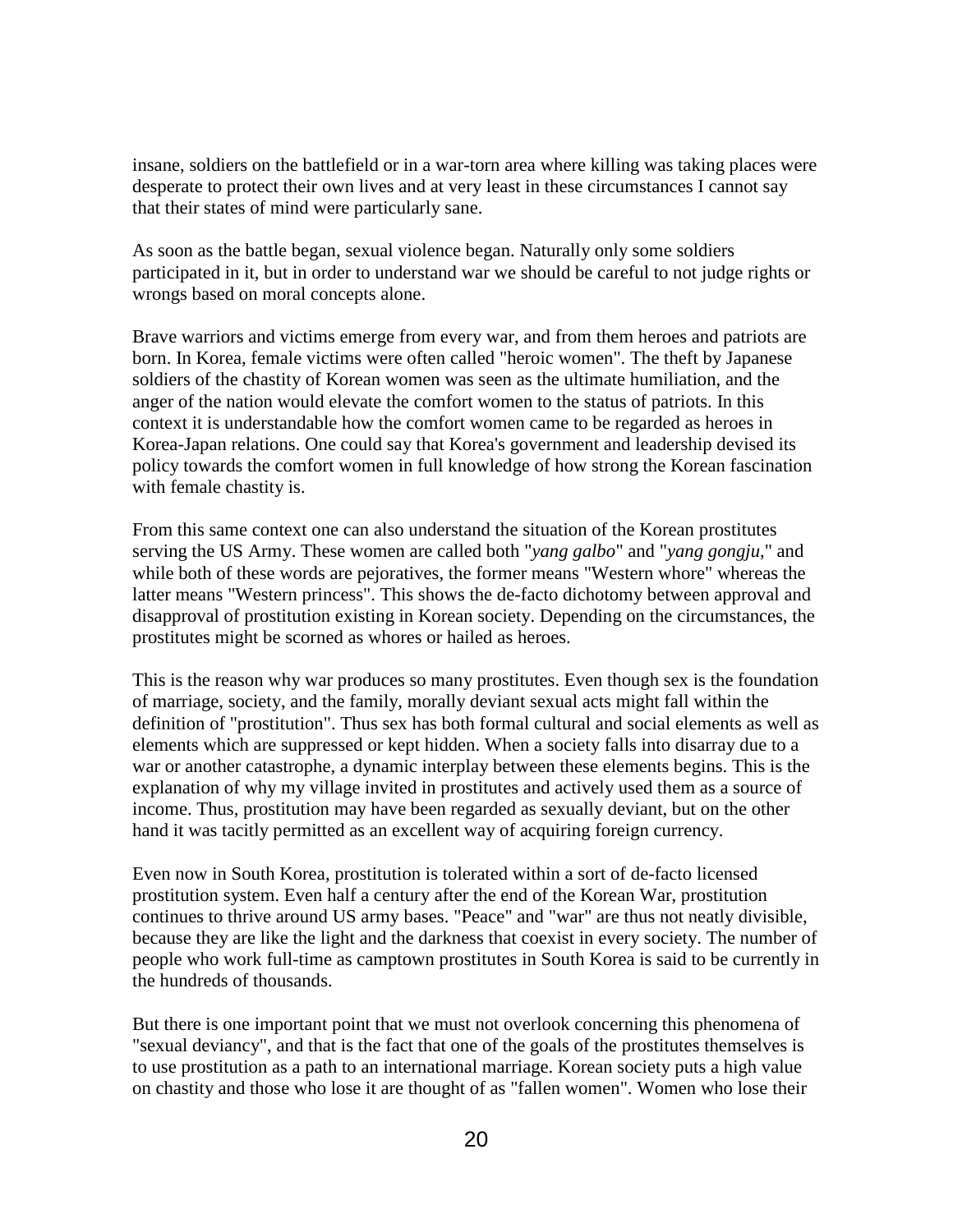chastity, including prostitutes, have a hard time getting married, and, ironically in a way, they thus have to prostitute themselves in the hopes of finding a foreign partner to marry. Furthermore, this does not apply only to camptown prostitutes, but rather, as I have made clear in this book, it is the exact same situation for coffeehouse prostitutes as well. From a macrosociological perspective, these aspects of society are often ignored, but on a microsociological level it is very important to pay due attention to the lowest rungs of society.

The scholar Kim Hyun Sook analyzed South Korean novels and concluded that the sole wish of those women who had experienced rape, divorce, or work in prostitution, was to go to the United States.

Another scholar, Andrew P. Killick, has also noted, based on the experiences of people who have coupled with Korean women, that "sexual careerwomen" in Korea like prostitutes see American men as objects of envy for potential marriages. Conversely, he says that Western men tend to worry about falling into the "trap" of marrying that sort of Korean woman.

Oh Seon-hwa has revealed how Korean women who have lost their chastity seek marriage whether through the means of prostitution, love, or noncommittal relationships. Most of these women marry foreigners such as Americans or Japanese, and there is also a tendency for them to prostitute themselves overseas.

Yang Hyunah has put at issue the discrepancy between Korean nationalist discourse and the confessions of so-called "prostitutes". That is to say, under normal political circumstances women who lose their chastity are despised, but particularly when the country is attacking an external enemy they suddenly become "victims" or "patriots", described as "the daughter of a poor family, our nation's daughter" or "good women victimized by beastly GIs." Like I noted earlier, prostitutes are also commended for their filial piety and devotion to their families.

In one study, Yoo Chul-In introduces the life story of a woman named Sunhi who became a prostitute in order to pay for the tuition of her siblings, and then ended up marrying an American. Yoo also explains the process through which she justified her own acts to herself.

It is known that acts of sexual violence like rapes were perpetrated during war, a fact very much at variance with the moral idea that wars are fought to bring peace. If war is fought to bring peace, then soldiers on the front lines must be the angels of peace. In what way should we understand the fact that these soldiers actually committed large numbers of murders and rapes both in their own countries and in enemy territories? There is a need for us to, once again, reflect deeply on the meaning of war. For me this remains one more of the big unanswered questions.

## **Bibliography**